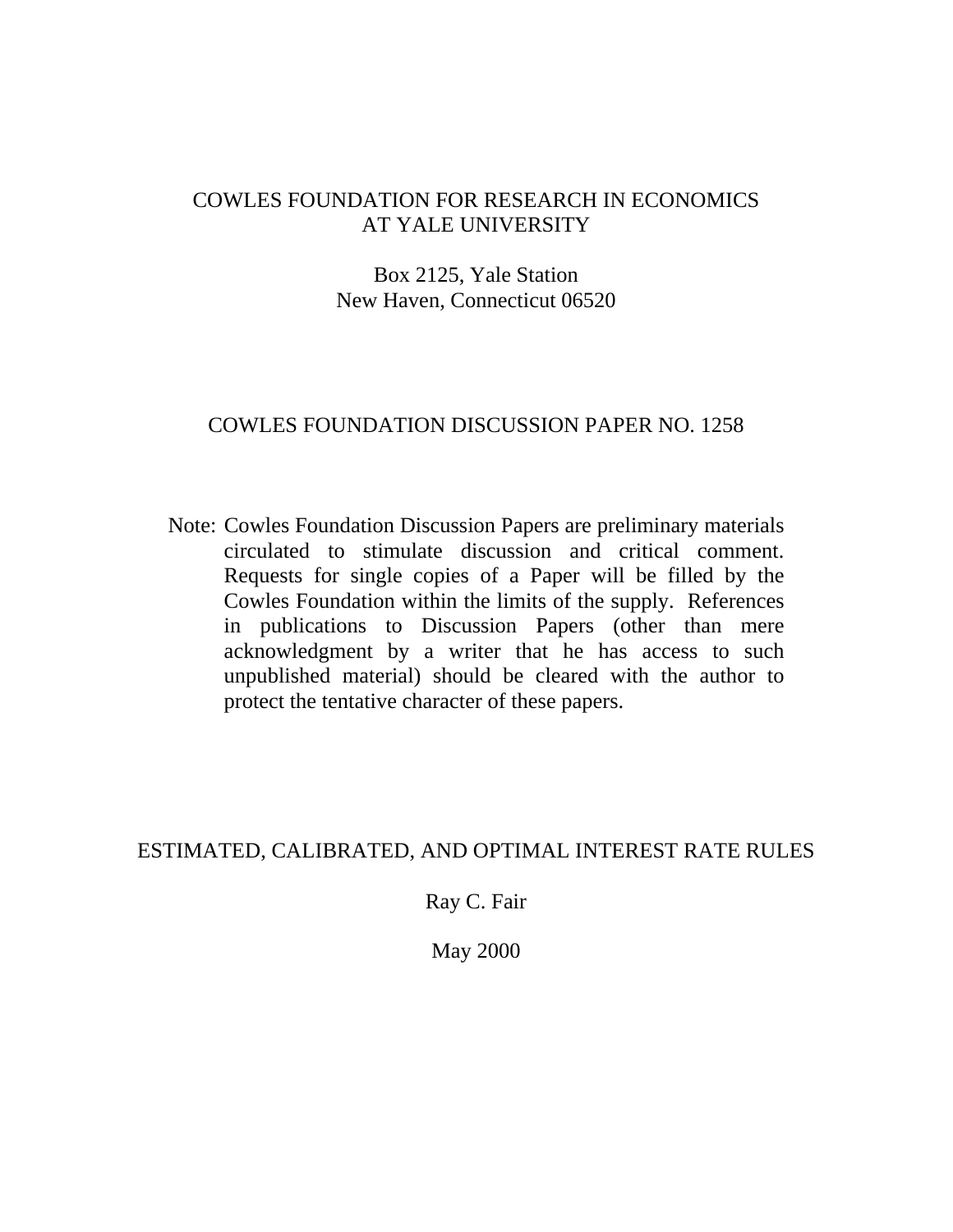# **Estimated, Calibrated, and Optimal Interest Rate Rules**

**Ray C. Fair**∗

**May 2000**

#### **Abstract**

Estimated, calibrated, and optimal interest rate rules are examined for their ability to dampen economic fluctuations caused by random shocks. A tax rate rule is also considered. The results show that the estimated interest rate rule used in the paper is stable for the period beginning in 1954 except for the early Volcker period, although more observations, especially high inflation ones, are needed before much confidence can be placed on the results.

The models used for the stabilization results are large scale structural macroeconometric models, and some of the results differ from those based on small models. For example, rules with inflation coefficients less than one are not destabilizing, and rules with large inflation coefficients, such as the Taylor rule, achieve a small reduction in inflation variability at a cost of a large increase in interest rate variability.

# **1 Introduction**

This paper considers three kinds of interest rate rules: estimated, calibrated, and optimal. The rules are examined for their ability to dampen economic fluctuations caused by random shocks. A tax rate rule is also considered. The rules are examined

<sup>∗</sup>Cowles Foundation,Yale University, New Haven, CT 06520-8281. Voice: 203-432-3715; Fax: 203-432-6167; e-mail: ray.fair@yale.edu; website: http://fairmodel.econ.yale.edu.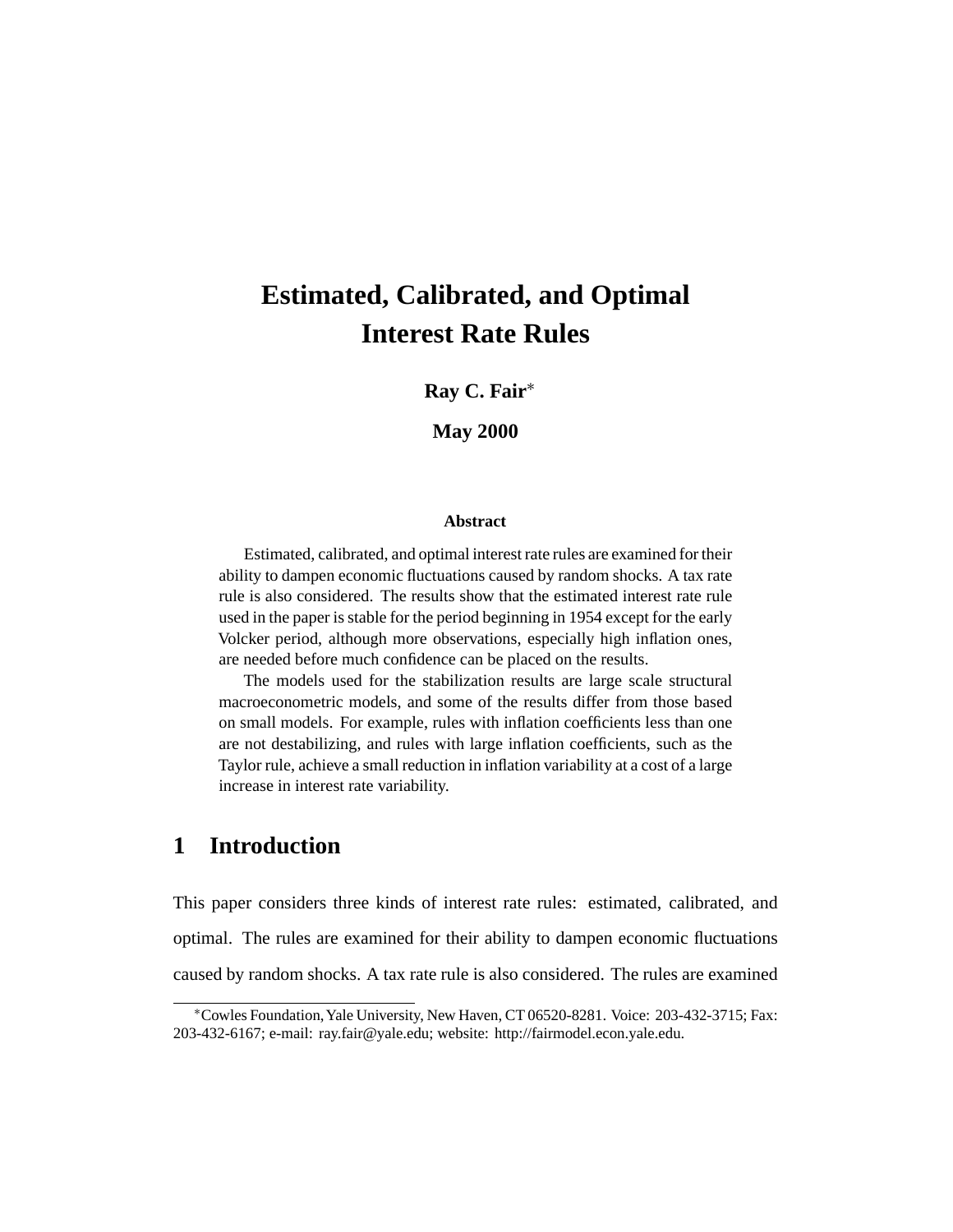within the context of a multicountry macroeconometric (MC) model and two versions of a stand alone United States (US) model. One version of the US model has rational expectations.

An estimated interest rate rule for the United States is an attempt to approximate the behavior of the Fed. The left hand side variable is the interest rate that the Fed is assumed to control, and the right hand side variables are those that are assumed to affect Fed behavior. The first example of an estimated interest rate rule is in Dewald and Johnson (1963), where the Treasury bill rate is regressed on a constant, the bill rate lagged once, real GNP, the unemployment rate, the balance of payments deficit, and the consumer price index. The next example is in Christian (1968), and since then many rules have been estimated. I added an estimated interest rate rule to my U.S. econometric model in Fair (1978), and a version of this rule is used in the present paper. McNees (1986, 1992) when he was at the Boston Fed did some interesting work with estimated rules, where he included among the explanatory variables the Fed's internal forecasts of various variables. In the MC model, which was first presented in Fair (1984), there are estimated interest rate rules for the monetary authorities of other countries. Khoury (1990) provides an extensive list of estimated rules through 1986. Two recent studies are Judd and Rudebusch (1998), where rules are estimated for various subsets of the 1970–1997 period, and Clarida, Galí, and Gertler (2000), where rules are estimated for the different Fed chairmen.

By a ''calibrated'' rule in this paper is meant a rule that is not econometrically estimated. The most well known calibrated rule is due to Taylor (1993), where the federal funds rate is equal to 1.0 plus 1.5 times the rate of inflation over the previous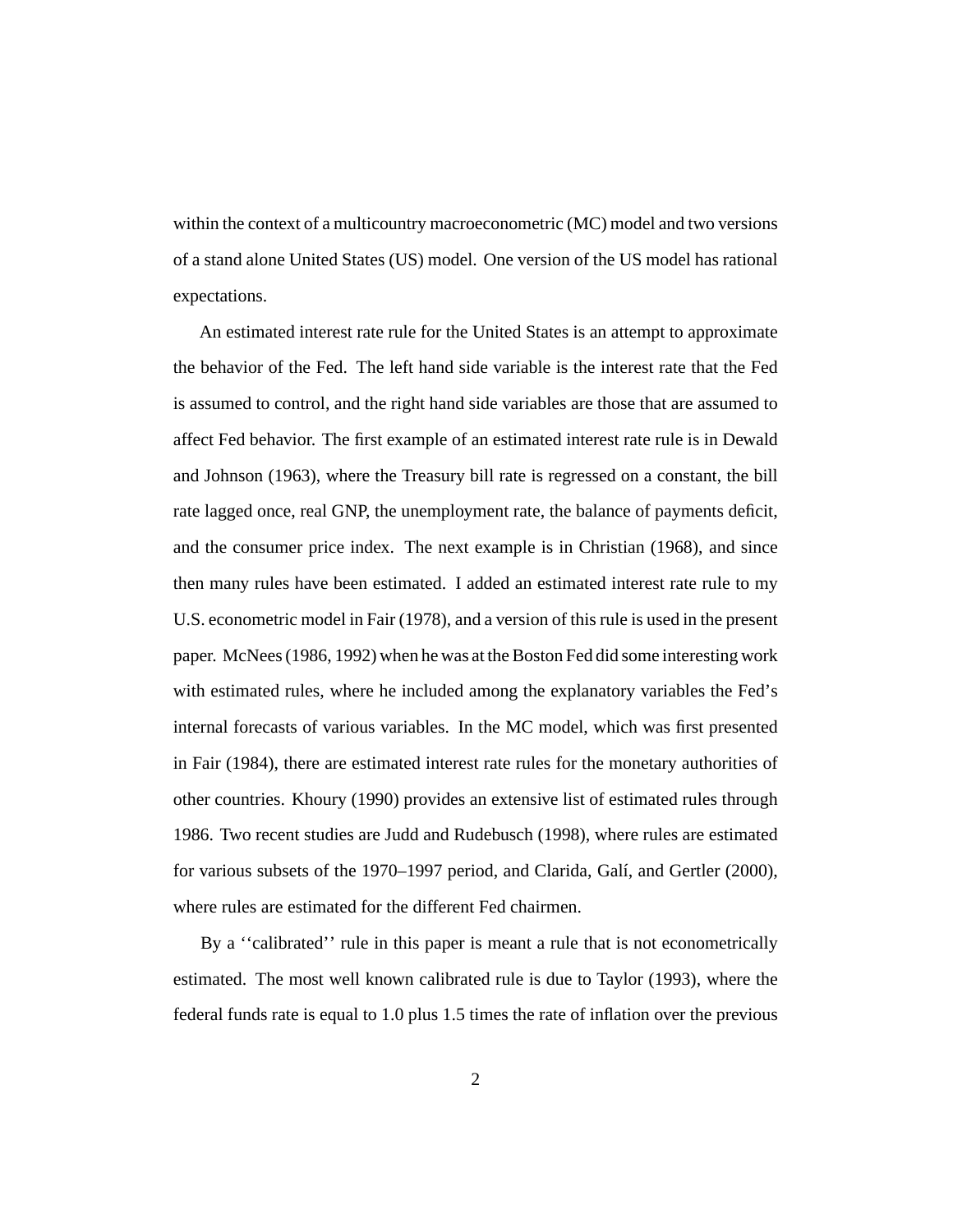four quarters plus 0.5 times the percent deviation of real GDP from a target. A number of studies have examined how calibrated rules perform. The general approach in this literature is to choose a rule and then use a model of the economy to examine how the economy would have behaved under the rule. The aim is to find a rule that gives (in some sense) a good overall performance of the economy.<sup>1</sup>

This paper adds to the literature in the following ways. The first concerns the estimated rule that is used. The hypothesis that the coefficients in this rule are the same in the 1954:1–1979:3 and 1982:4–1999:2 periods is tested and not rejected. The passing of a stability test like this is contrary to the general view in the recent literature that estimated interest rate rules do not have stable coefficients over time. For example, Judd and Rudebusch (1998, p. 3) state ''Overall, it appears that there have not been any great successes in modeling Fed behavior with a single, stable reaction function.''

Second, the models of the economy that are used for the stabilization experiments are large scale structural macroeconometric models. The MC and US models that are used have been extensively tested, including testing for rational expectations, and they appear to be good approximations of the economy.<sup>2</sup> Most recent studies have used very small models, sometimes only two to four equations and sometimes calibrated rather than estimated. For example, only one of the studies in Taylor

<sup>&</sup>lt;sup>1</sup>See, for example, Feldstein and Stock (1993), Hall and Mankiw (1993), Judd and Motley (1993), Clark (1994), Croushore and Stark (1994), Thorton (1995), Fair and Howrey (1996), Rudebusch (1999), Clarida, Galí, and Gertler (2000), and the papers in Taylor (1999). Taylor (1985, fn. 1, p. 61) cites much of the literature prior to 1985.

<sup>&</sup>lt;sup>2</sup>See, for example, the tests in Fair (1994) and the tests on the website listed in the introductory footnote. The rational expectations tests are briefly discussed in the appendix.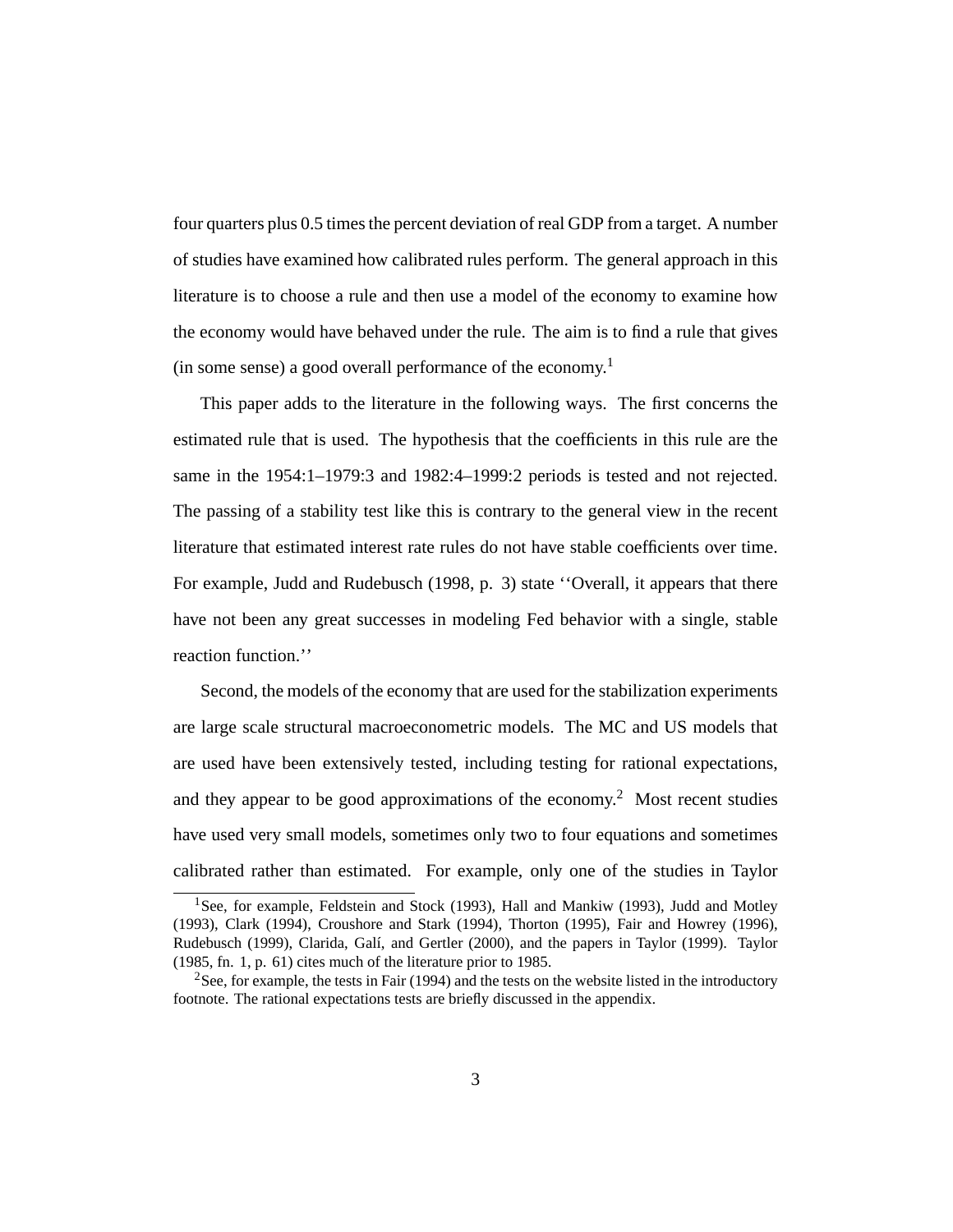(1999)—Levin, Wieland, and Williams (1999) (LWW)—uses large scale models. LWW use linearizations of the Federal Reserve model and the Taylor multicountry model to compute unconditional second moments of the variables in the models. In the recent study of Clarida, Galí, and Gertler (2000) a four equation calibrated model is used. It will be seen that judging interest rate rules can be sensitive to the economic model used. Using small calibrated models to make policy conclusions may be risky if the models are at odds with more empirically based models.

Third, a tax rate rule is examined. Although fiscal policy rules are seldom discussed in the literature on rules, it will be seen that such rules can be of considerably help to monetary policy in its stabilization effort.

Finally, the paper shows that it is computationally feasible to use large scale nonlinear models to analyze questions that have mostly been analyzed using small linear models. The methods in this paper are computer intensive, but computer time is cheap.

The MC and US models are discussed in the appendix. The estimated rule is discussed in the next section, and the calibrated rules are presented in Section 3. The stochastic simulation and optimal control procedures are discussed in Section 4, and the stabilization results are presented in Sections 5 and 6.

### **2 The Estimated Rule**

The rule that I added to my U.S. macroeconometric model in 1978 has been changed slightly over time. The main modification that has been made is the addition of a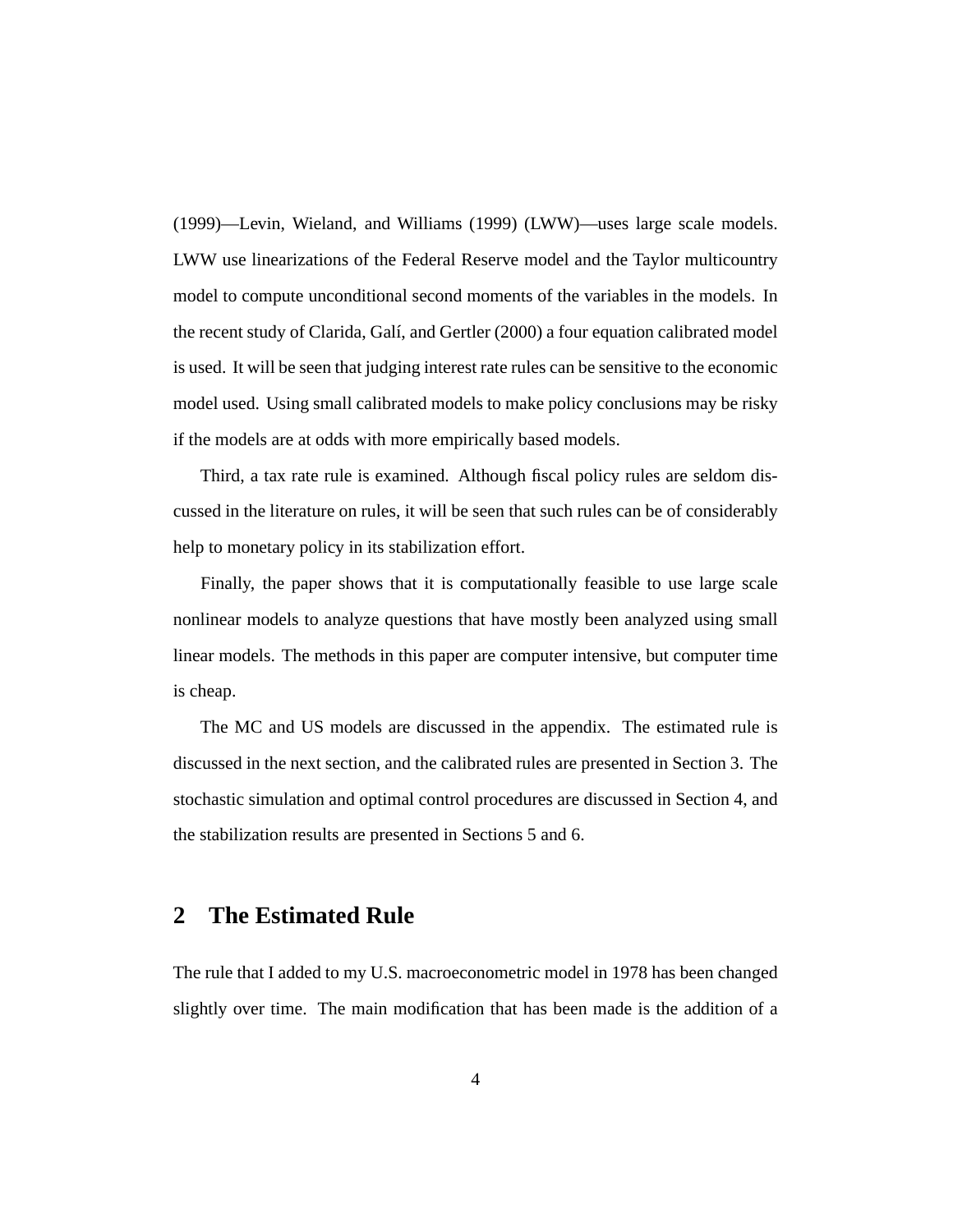dummy variable term to account for the change in Fed operating procedure during period 1979:4–1982:3 (to be called the ''earlyVolcker'' period).3 The stated policy of the Fed during this period was that it was focusing more on monetary aggregates than it had done in the past. The estimated interest rate rule already had the lagged growth of the money supply as an explanatory variable, and the change in policy was modeled by adding the lagged growth of the money supply multiplied by a dummy variable as another explanatory variable. The dummy variable is 1 for the 1979:4–1982:3 period and 0 otherwise.

The specification of the rule that is used in this paper is:

$$
r = \alpha_1 + \alpha_2 \dot{p} + \alpha_3 u + \alpha_4 \Delta u + \alpha_5 \dot{m}_{-1} + \alpha_6 D1 \times \dot{m}_{-1}
$$
  
+
$$
\alpha_7 r_{-1} + \alpha_8 \Delta r_{-1} + \alpha_9 \Delta r_{-2} + \epsilon
$$
 (1)

where r is the three month Treasury bill rate,  $\dot{p}$  is the quarterly rate of inflation at an annual rate,  $\mu$  is the unemployment rate,  $\dot{m}$  is the quarterly rate of growth of the money supply at an annual rate, and D1 equals 1 for 1979:4–1982:3 and 0 otherwise. The estimates of equation (1) for three different sample periods are presented in Table 1.<sup>4</sup>

The endogenous variables on the right hand side of equation (1) are inflation and the unemployment rate, and two stage least squares was used to estimate the equation.

<sup>3</sup>Paul Volcker was chair of the Fed between 1979:3 and 1987:2, but the period in question is only 1979:4–1982:3.

<sup>&</sup>lt;sup>4</sup>The data that were used for all the estimates and tests in this section, including the data on the first stage regressors, are available from the website. The results can be duplicated by downloading the data and some software from the website. The price variable that is used to construct the inflation variable is the price deflator for domestic sales. This variable was used in Fair (1978) and has been used ever since in the equation. The three month Treasury bill rate is used for the interest rate. Although in practice the Fed controls the federal funds rate, the quarterly average of the federal funds rate and the quarterly average of the three month Treasury bill rate are so highly correlated that it makes little difference which rate is used in estimated interest rate rules using quarterly data. The money supply data are taken from the flow of funds accounts.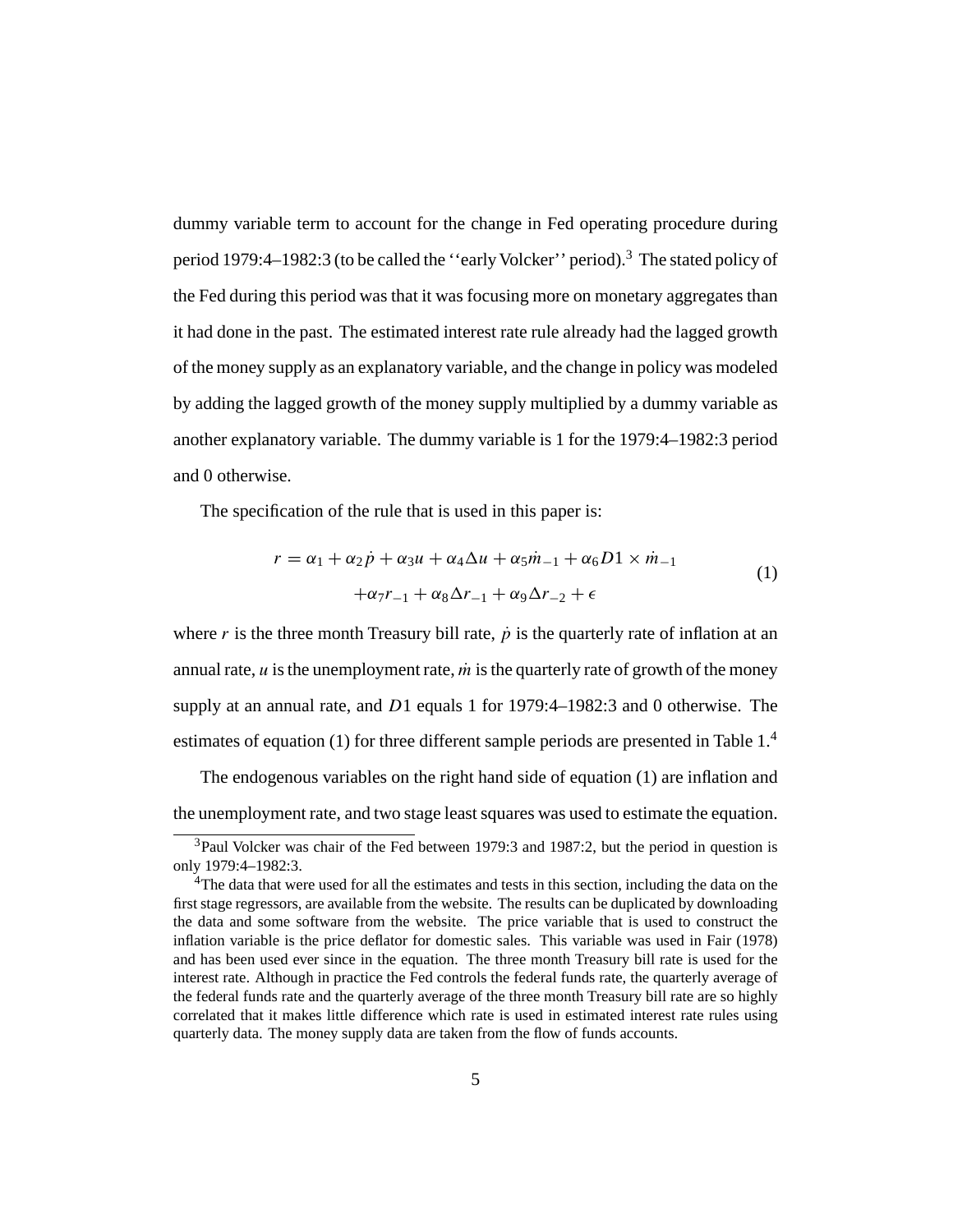| Dependent Variable is $r$ |              |               |            |               |               |         |               |         |  |
|---------------------------|--------------|---------------|------------|---------------|---------------|---------|---------------|---------|--|
|                           |              | 1954:1-1999:2 |            | 1954:1-1979:2 | 1982:4-1999:2 |         | 1954:1-1999:2 |         |  |
|                           |              | $182$ obs.    | $103$ obs. |               | $67$ obs.     |         | $182$ obs.    |         |  |
|                           | Coef.        | t-stat.       | Coef.      | t-stat.       | Coef.         | t-stat. | Coef.         | t-stat. |  |
| constant                  | .895         | 5.60          | .745       | 3.24          | .402          | 1.89    | .738          | 4.32    |  |
| $\dot{p}$                 | .070         | 3.94          | .070       | 2.87          | .115          | 3.03    | .078          | 4.13    |  |
| $\boldsymbol{u}$          | $-.143$      | -4.47         | $-.111$    | $-2.89$       | $-.080$       | $-1.97$ | $-126$        | $-3.92$ |  |
| $\Delta u$                | $-.856$      | $-6.59$       | $-.383$    | $-2.98$       | $-.925$       | $-4.81$ | $-.706$       | $-5.28$ |  |
| $m_{-1}$                  | .012         | 1.89          | .027       | 3.48          | .001          | 0.08    | .008          | 1.42    |  |
| $D1 \times m_{-1}$        | .218         | 9.59          |            |               |               |         | .328          | 7.91    |  |
| $r_{-1}$                  | .922         | 46.72         | .894       | 22.02         | .942          | 36.76   | .926          | 38.52   |  |
| $\Delta r_{-1}$           | .194         | 3.40          | .253       | 2.86          | .301          | 3.16    | .298          | 4.63    |  |
| $\Delta r_{-2}$           | $-.352$      | $-6.77$       | $-.229$    | $-2.55$       | $-.191$       | $-2.25$ | $-.362$       | $-7.26$ |  |
| $D1 \times p$             |              |               |            |               |               |         | $-.121$       | $-2.76$ |  |
| $D2 \times \dot{p}$       |              |               |            |               |               |         | .044          | 1.37    |  |
| <b>SE</b>                 | .475         |               | .415       |               | .313          |         | .454          |         |  |
| $R^2$                     | .971         |               | .959       |               | .971          |         | .974          |         |  |
| <b>DW</b>                 | 1.83         |               | 1.86       |               | 2.05          |         | 2.09          |         |  |
| Wald (p-value)            | 10.31 (.244) |               |            |               |               |         |               |         |  |

| Table 1                                  |  |  |         |  |  |  |  |  |
|------------------------------------------|--|--|---------|--|--|--|--|--|
| <b>Estimated U.S. Interest Rate Rule</b> |  |  |         |  |  |  |  |  |
|                                          |  |  | 1.77.11 |  |  |  |  |  |

Estimation period: 1954:1–1999:2

Estimation technique: two stage least squares

 $r =$  three month Treasury bill rate

 $\dot{p}$  = inflation rate

 $u =$  unemployment rate

 $\dot{m}$  = growth rate of the money supply

 $D1 = 1$  for 1979:4-1982:3; 0 otherwise

 $D2 = 1$  for 1982:4-1999:2; 0 otherwise

In the first stage regression inflation and the unemployment rate are regressed on a set of predetermined variables (the main variables in the US model). The predicted values from these regressions are then used in the second stage. One can look on the these regressions as those used by the Fed to predict inflation and the unemployment rate, and so it need not be assumed that the Fed has perfect foresight.

If the Fed's expectations of *future* values of inflation and the unemployment rate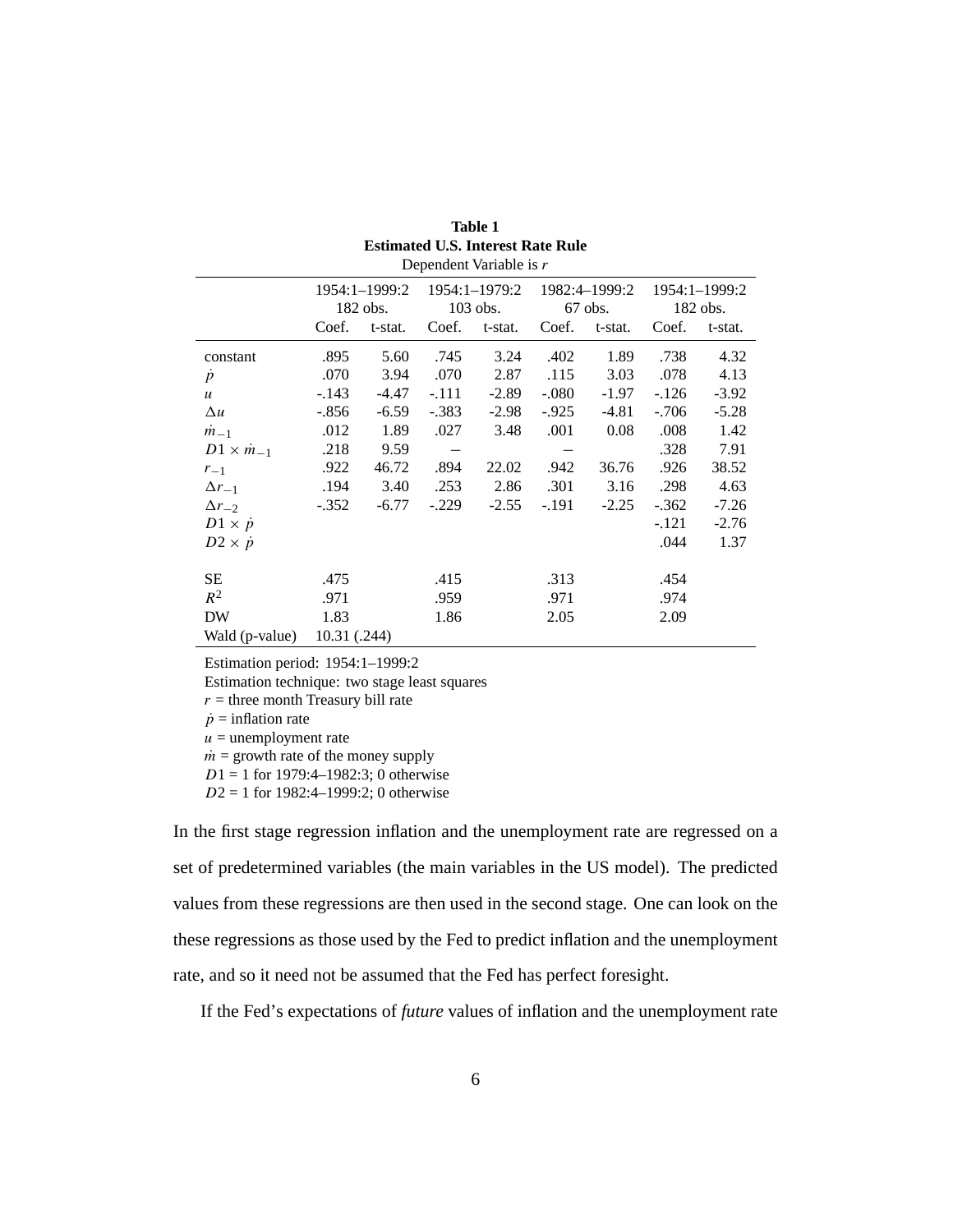affect its current decision, these expectations should be added to equation (1). A way to test this is to add future values of inflation and the unemployment rate to equation (1) and then estimate the equation by Hansen's (1982) method of moments estimator, where the instruments used are the main predetermined variables in the US model. Hansen's method in this context is just two stage least squares adjusted to account for the serial correlation properties of the error term. The test is to see if the future values are statistically significant. I have performed this test on various versions of my estimated interest rate rules using different lead lengths, and the led values do not turn out to be significant.<sup>5</sup> There is thus no evidence that future values are needed in equation (1), and they have not been used. Clarida, Galí, and Gertler (2000) use future values in many of their specifications, but they point out (p. 164) that their conclusions are not changed if they don't use future values.

Equation (1) is a "leaning against the wind" equation.  $r$  is estimated to depend positively on the inflation rate and the lagged growth of the money supply and negatively on the unemployment rate and the change in the unemployment rate. Adjustment and smoothing effects are captured by the lagged values of  $r$ . The coefficient on lagged money supply growth is over ten times larger for the early Volcker period than either before or after, which is consistent with the Fed's stated policy of focusing more on monetary aggregates during this period. This way of accounting for the Fed policy shift does not, of course, capture the richness of the change in behavior, but at least it seems to capture some of the change.

The Wald value in Table 1 is for the test of the hypothesis that the coefficients in

 $5$ See Chapter 5 Fair (1994) for the use of this test. The latest tests are on the website.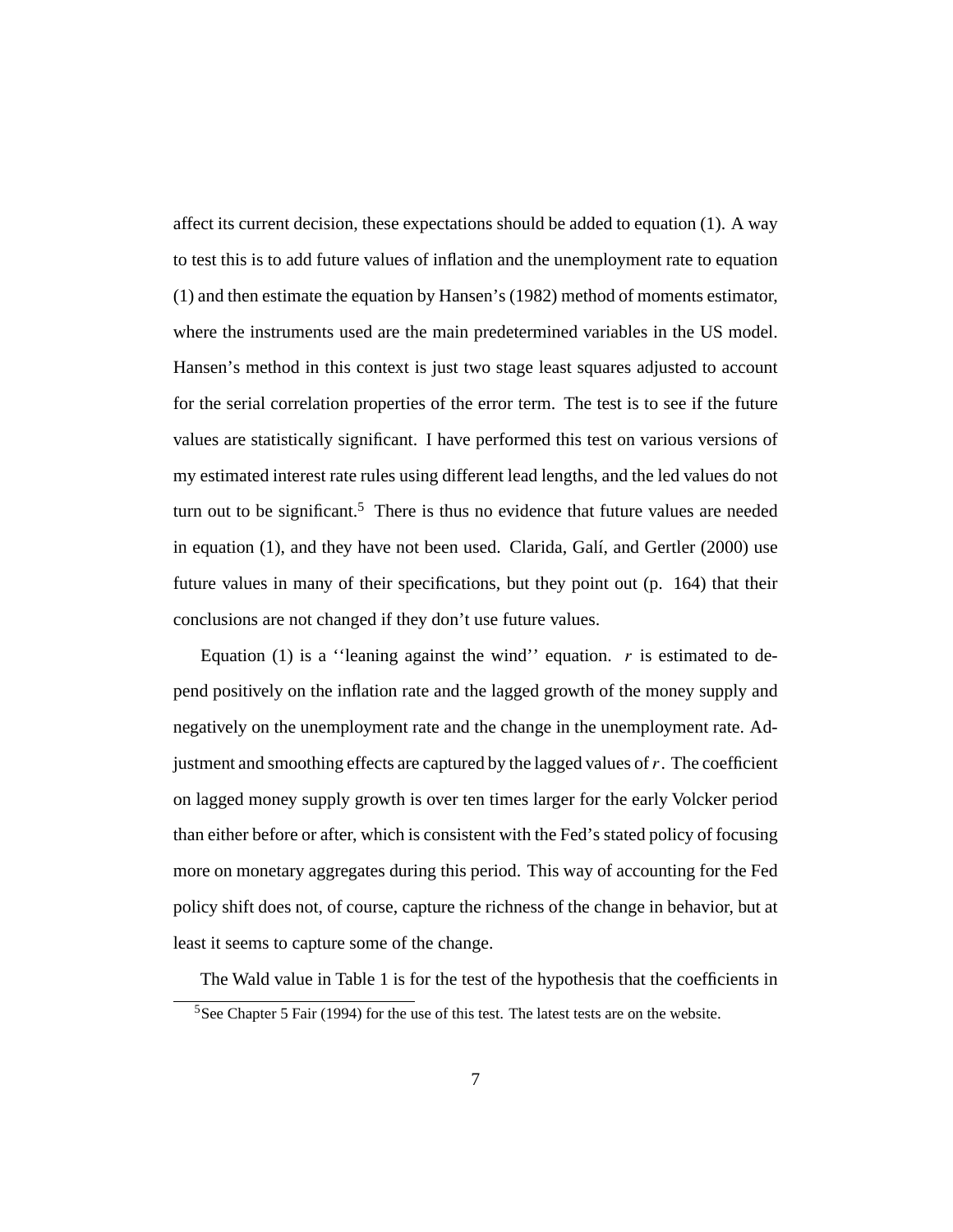the 1954:1–1979:3 period are the same as those in the 1982:4–1999:2 period. (The early Volcker period is excluded from this test, and so the  $D1$  term is excluded.) The Wald statistic is presented in equation (3.6) in Andrews and Fair (1988). It has the advantage that it works under very general assumptions about the properties of the error terms and can be used when the estimator is two stage least squares, which it is here. The Wald statistic is distributed as  $\chi^2$  with (in the present case) 8 degrees of freedom. The estimates of the equation for the two sub periods are presented in Table 1. The value of the Wald statistic is 10.31, which hasapvalue of .244. The hypothesis of equality is thus not rejected at even the 10 percent level.<sup>6</sup>

Equation (1), estimated for the entire 1954:1–1999:2 period, was put through a number of other tests.<sup>7</sup> First, the lagged values of all the variables in the equation ( $r_{-4}$ ,  $\dot{p}_{-1}, u_{-2}, \dot{m}_{-2}, D1 \times \dot{m}_{-2}$  were added and the joint significance of these variables tested. The  $\chi^2$  value was 6.34 with 5 degrees of freedom, which has a p value of .275. Adding these variables encompasses a number of alternative hypotheses about the dynamics,<sup>8</sup> and these hypotheses are rejected in that the added variables are not significant. Second, the equation was estimated under the assumption of first order

 $<sup>6</sup>$ It is also the case that the exact specification of the interest rate rule in Fair (1978) (equation (1),</sup> p. 1170), which was specified more than 20 years ago, passes the stability test. This specification differs from the one above in the following ways: 1) the inflation rate is lagged once rather than unlagged, 2) a different measure of labor market tightness is used from the unemployment rate, 3) output growth lagged once and output growth lagged twice are included in place of the change in the unemployment rate, 4)  $\Delta r$  lagged once and twice are not included, and 5) the equation is estimated under the assumption of first order serial correlation of the error term. (The dummy variable term is, of course, not included since this was before 1979.) When the Wald test was performed using this specification, the value of the test statistic was even lower (8.29 versus 10.31 in Table 1), with the same number of degrees of freedom (8).

<sup>&</sup>lt;sup>7</sup>See Fair (1994), Chapter 4, for a general discussion of these kinds of tests.

<sup>8</sup>See Hendry, Pagan, and Sargan (1984).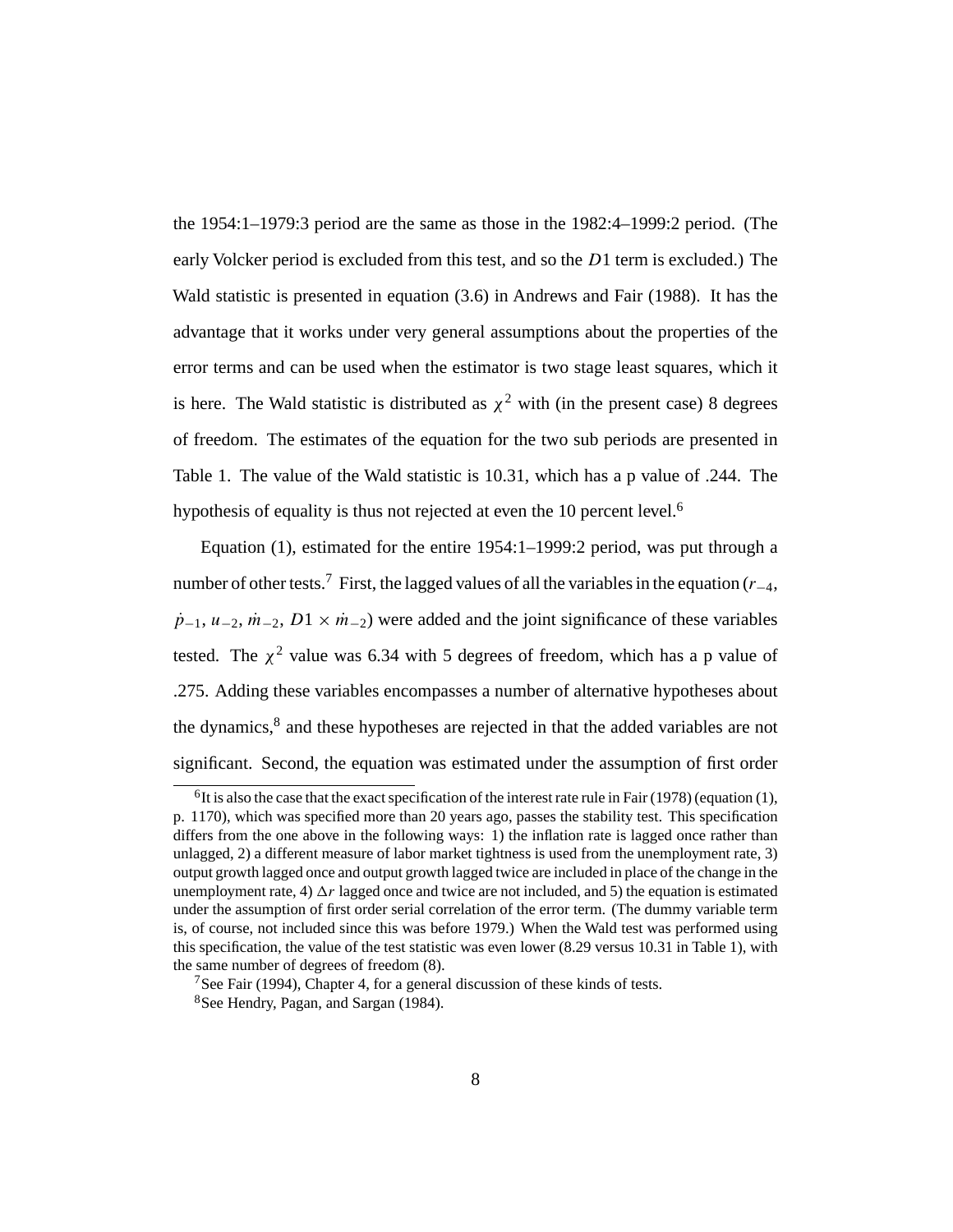serial correlation of the error term. The  $\chi^2$  value was 1.32 with 1 degree of freedom, which has a p value of .251. Third, the percentage change in real GDP was added (without excluding the change in the unemployment rate). The  $\chi^2$  value was 0.20 with 1 degree of freedom, which has a p value of .653. Finally, an output gap variable<sup>9</sup> and the change in this variable were added (without excluding the unemployment rate and the change in the unemployment rate). The  $\chi^2$  value was 4.68 with 2 degrees of freedom, which has a p value of .096. Overall, the equation does well in these tests. The added variables, including the output gap and the change in the output gap, do not have additional explanatory power.

Returning to the stability test, the passing of this test is contrary to the general view in the literature, mentioned above. One likely reason that the stability hypothesis has generally been rejected in the literature is that most tests have included the early Volcker period, which is clearly different from the periods both before and after. The tests in Judd and Rudebusch (1998), for example, include the early Volcker period.

Clarida, Galí, and Gertler (2000) (CGG) do not perform any stability tests; they simply note that the coefficient estimates for the different periods look quite different, especially the inflation coefficient. The equations for the two sub periods in Table 1 also show a large difference in the inflation coefficient. For the first sub period the long run coefficient is  $0.66$  [=  $.070/(1.0 - .894)$ ], and for the second sub period it is  $1.98$  [=  $.115/(1.0 - .942)$ ]. The CGG coefficients (p. 150) are 0.83 for their pre-Volcker period (1960:1–1979:2) and 2.15 for their Volcker-Greenspan period (1979:3– 1996:4).

<sup>&</sup>lt;sup>9</sup>The output gap measure used is  $(YS - Y)/YS$ , where Y is actual output and Y S is a measure of potential output. These variables are in the US model on the website.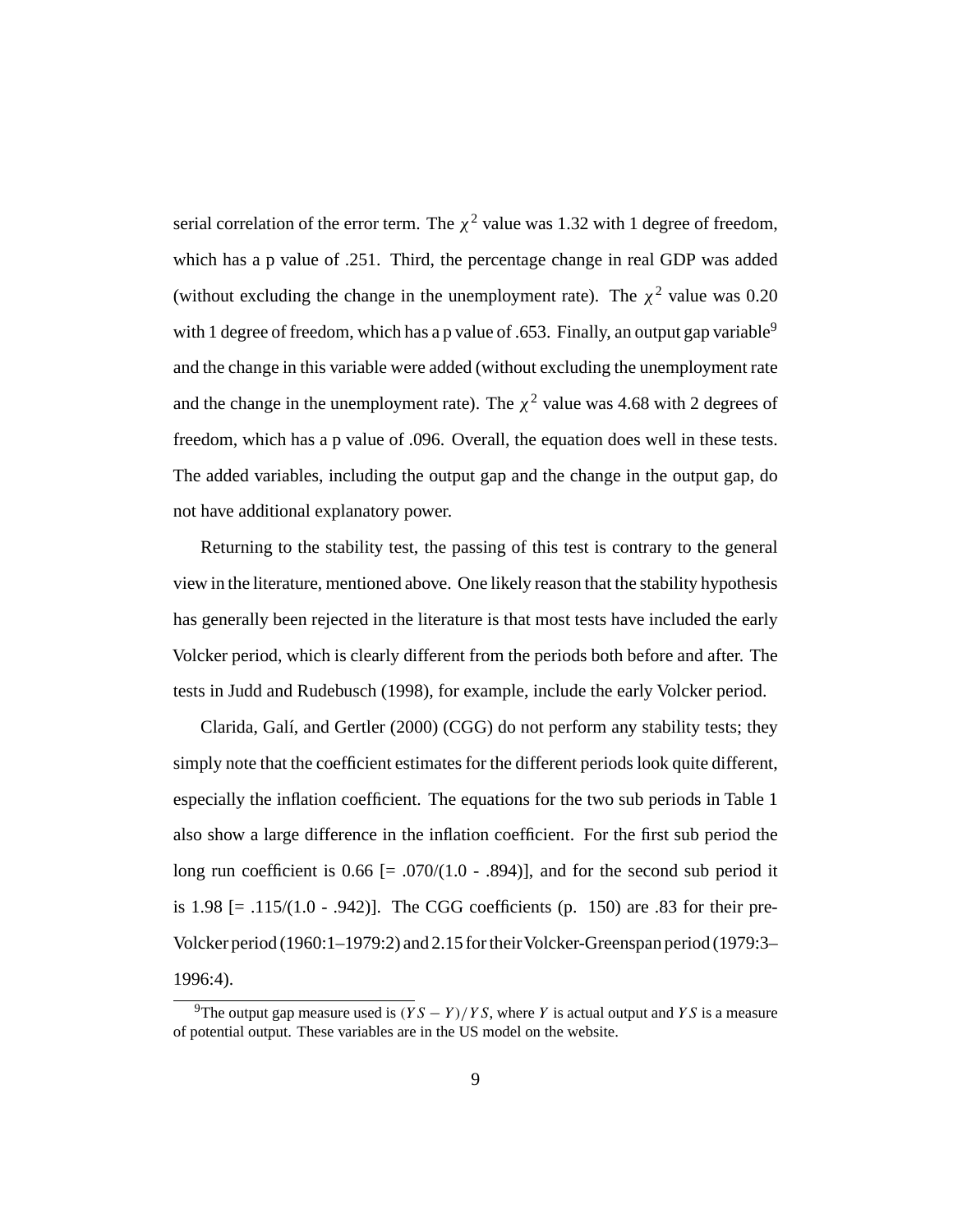Although the inflation coefficients seem quite different in Table 1, the Wald test does not reject the hypothesis of stability. It could be, however, that the test has low power, and so another test was performed. This test is represented in the last two columns in Table 1. This test is based on the assumption that all the coefficients are constant across time except the inflation coefficient, which is postulated to be different in each of the three sub periods (1954:1–1979:3, 1979:4–1982:3, and 1982:4–1999:2), which will be called "first," "early Volcker," and "second." The coefficient estimate for  $D_1 \times \dot{p}$  is the estimated difference between the early Volcker period and the first period. This difference is not of much interest, since the added variable is just meant to dummy out the early Volcker period. The estimated difference is negative and significant (t-statistic of -2.76). The total coefficient for this period is  $-0.043$  [ $= .078$  -.121]. This negative value is not sensible, which reflects the fact that the early Volcker period is unusual and hard to model. (This is the reason the period was completely ignored for the Wald test.)

The coefficient estimate for  $D2 \times \dot{p}$  is the estimated difference between the second period and the first. This estimated difference is .044 with a t-statistic of 1.37, which is not significant. Again, the long run inflation coefficient for the second period of 1.65  $\left[ = .078 + .044 \right) / (1 - .926)$  is noticeably larger than that for the first period of  $1.05$  [=  $.078/(1 - .926)$ ].

The results thus show a large economic but not statistically significant difference for the inflation coefficient between the first and second periods. One fact that is important to keep in mind is that the variance of inflation is much smaller in the second period than in the first. The largest value of inflation in the second period is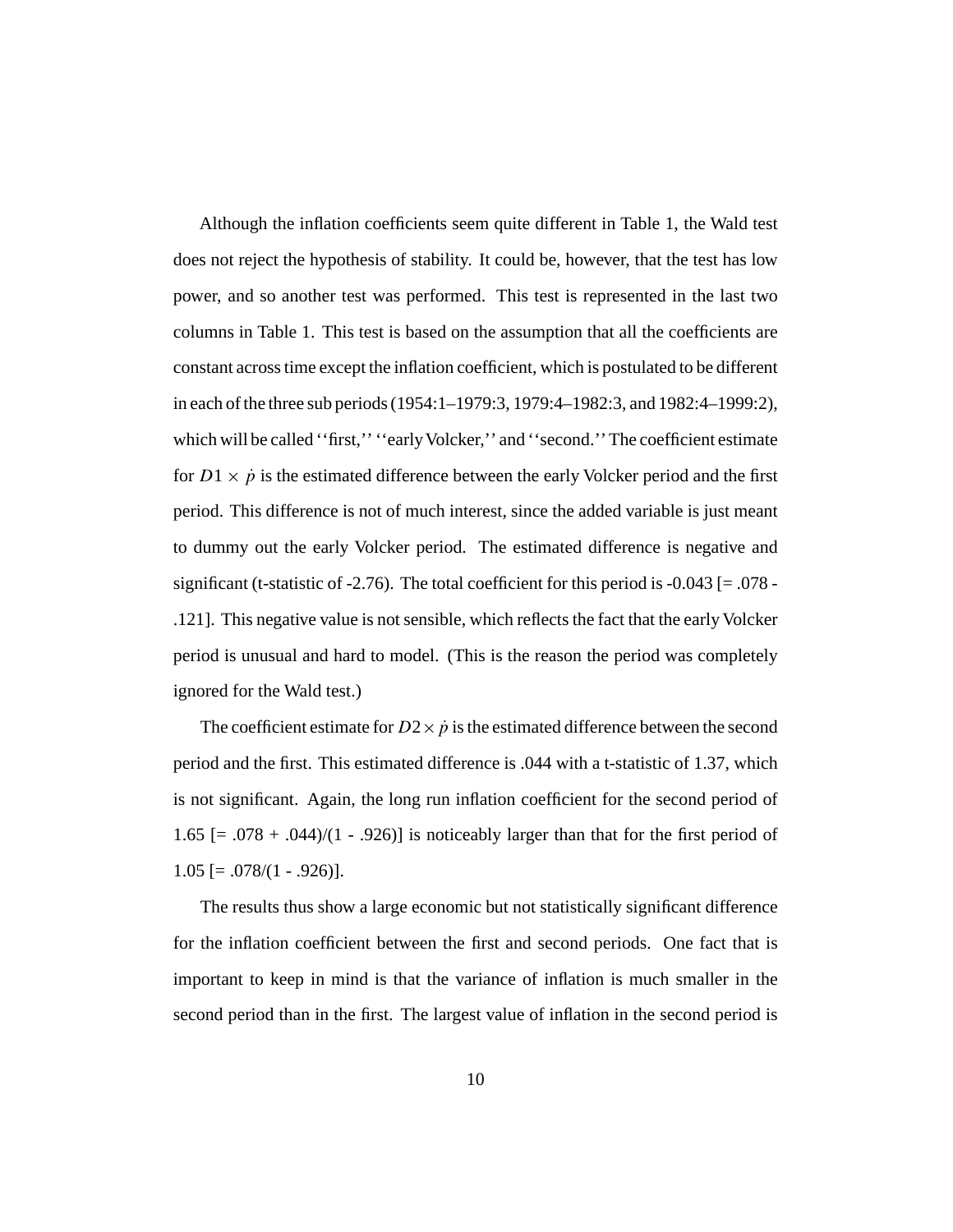5.33 percent in 1990:1, and no other value is above 5 percent. On the other hand, the largest value for the first period is 12.83 percent in 1974:3, and 29 other values are above 5 percent.

An interesting test of whether there has been a structural change in Fed behavior will be if inflation rises substantially in the future. The third equation in Table 1 implies a much larger Fed response than does the first equation, and the test will be which equation better predicts the actual Fed response. If the third equation predicts better, this will be strong evidence in favor of a shift in behavior from the earlier period. If the first equation predicts better, this will suggest that focusing only on the period since 1982, when inflation has been low, has given misleading estimates (in effect, a small sample problem). In short, although the statistical tests in this section suggest that there has not been a shift of behavior, more observations are needed, particularly high inflation ones, before much confidence can be placed on any conclusion. For the following stabilization results the first equation in Table 1 has been used, since this currently seems supported by the data.

### **3 The Calibrated Rules**

Two calibrated rules are examined. The first is Taylor's (1993) rule mentioned in Section 1. In the present context this rule is:

$$
r = r^* + 0.5 * 100[(Y - Y^*)/Y^*] + 1.5 * 100(P^2 - P^4)
$$
 (2)

where Y is real GDP,  $\dot{P}4$  is the four-quarter percentage change in the GDP deflator, and <sup>\*</sup> denotes a base value. The key feature of this rule is that output deviations are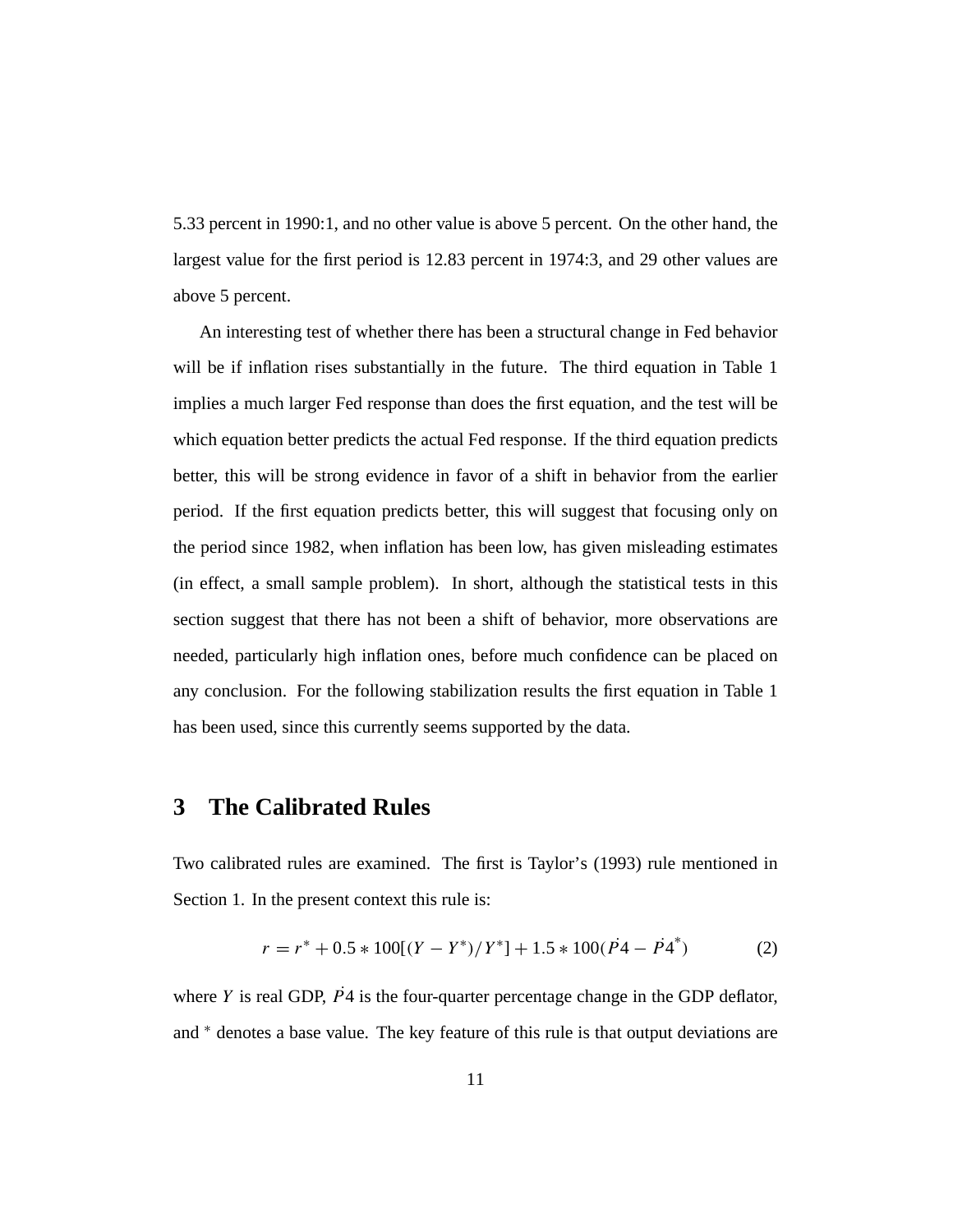weighted 0.5 and inflation deviations are weighted 1.5.

The second calibrated rule is a rule I used in Fair (1998, p. 95). This rule differs from the Taylor rule in two respects. First, the inflation variable is the one-quarter rate of inflation (at an annual rate) instead of the four-quarter rate. Second, the weight on inflation is 0.25 instead of 1.5. The rule is thus:

$$
r = r^* + 0.5 * 100[(Y - Y^*)/Y^*] + 0.25 * 100(P - P^*)
$$
 (3)

where  $\dot{P}$  is the one-quarter percentage change in the GDP deflator at an annual rate. (All percentage changes in this paper are at annual rates.) This rule will be called the ''.25 rule,'' since the weight on inflation is 0.25.

# **4 Stochastic Simulation and Optimal Control**

### **The Stochastic Simulation Procedure**

The focus in this paper, as in much of the literature, is on variances, not means. The aim of monetary policy is taken to smooth the effects of shocks. In order to examine the ability of monetary policy to do this, one needs an estimate of the likely shocks that monetary policy would need to smooth, and this can be done by means of stochastic simulation. Given an econometric model, shocks can be generated by drawing errors.

Of the 365 stochastic equations in the MC model, 195 are quarterly and 170 are annual. There is an estimated error term for each of these equations for each period. Although the equations do not all have the same estimation period, the period 1976–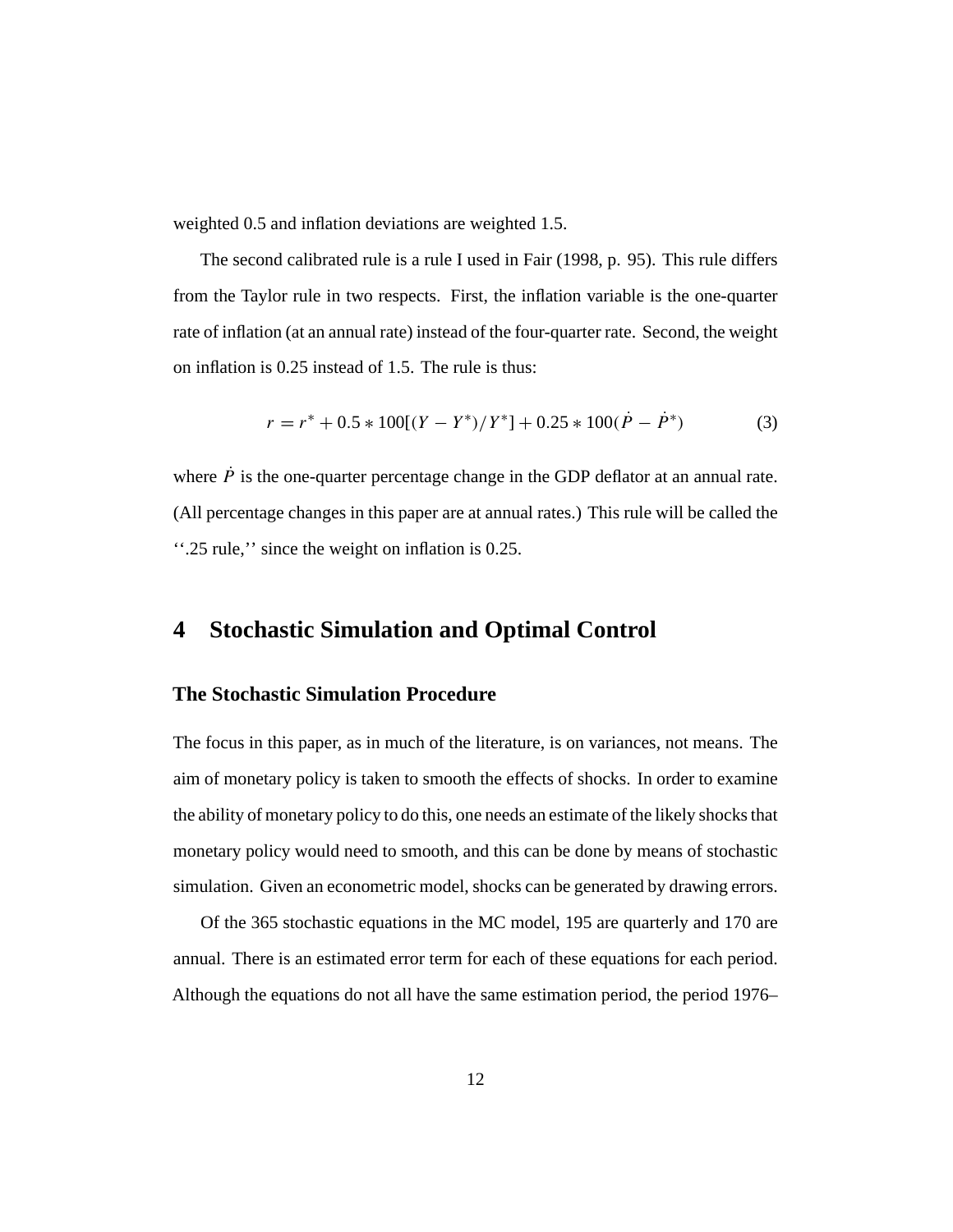1996 is common to almost all equations.<sup>10</sup> There are thus available 21 vectors of annual error terms and 84 vectors of quarterly error terms. These vectors are taken as estimates of the economic shocks, and they are drawn in the manner discussed below. Since these vectors are vectors of the historical shocks, they pick up the historical correlations of the error terms. If, for example, shocks in two consumption equations are highly positively correlated, the error terms in the two equations will tend to be high together or low together.

The period used for the stabilization experiments is 1993:1–1998:4, six years or 24 quarters. Since the concern here is with stabilization around base paths and not with positions of the base paths themselves, it does not matter much which path is chosen for the base path. The choice here is simply to take as the base path the historical path. This base path can be generated by simply adding the historical errors to the equations and taking them to be exogenous. When this is done, the solution of the model using the actual values of all the exogenous variables is the perfect tracking solution. For all the stochastic simulations in this paper the historical errors are added to the model and the draws are around these errors.

Each trial for the stochastic simulation is a dynamic deterministic simulation for 1993:1–1998:4 using a particular draw of the error terms. For each of the six years for a given trial an integer is drawn between 1 and 21 with probability 1/21 for each integer. This draw determines which of the 21 vectors of annual error terms is used for that year. The four vectors of quarterly error terms used are the four that correspond to that year. Each trial is thus based on drawing six integers. The solution of the model

 $10$  For the few equations whose estimation periods began later or ended earlier than the 1976–1996 period, zero errors were used for the missing observations.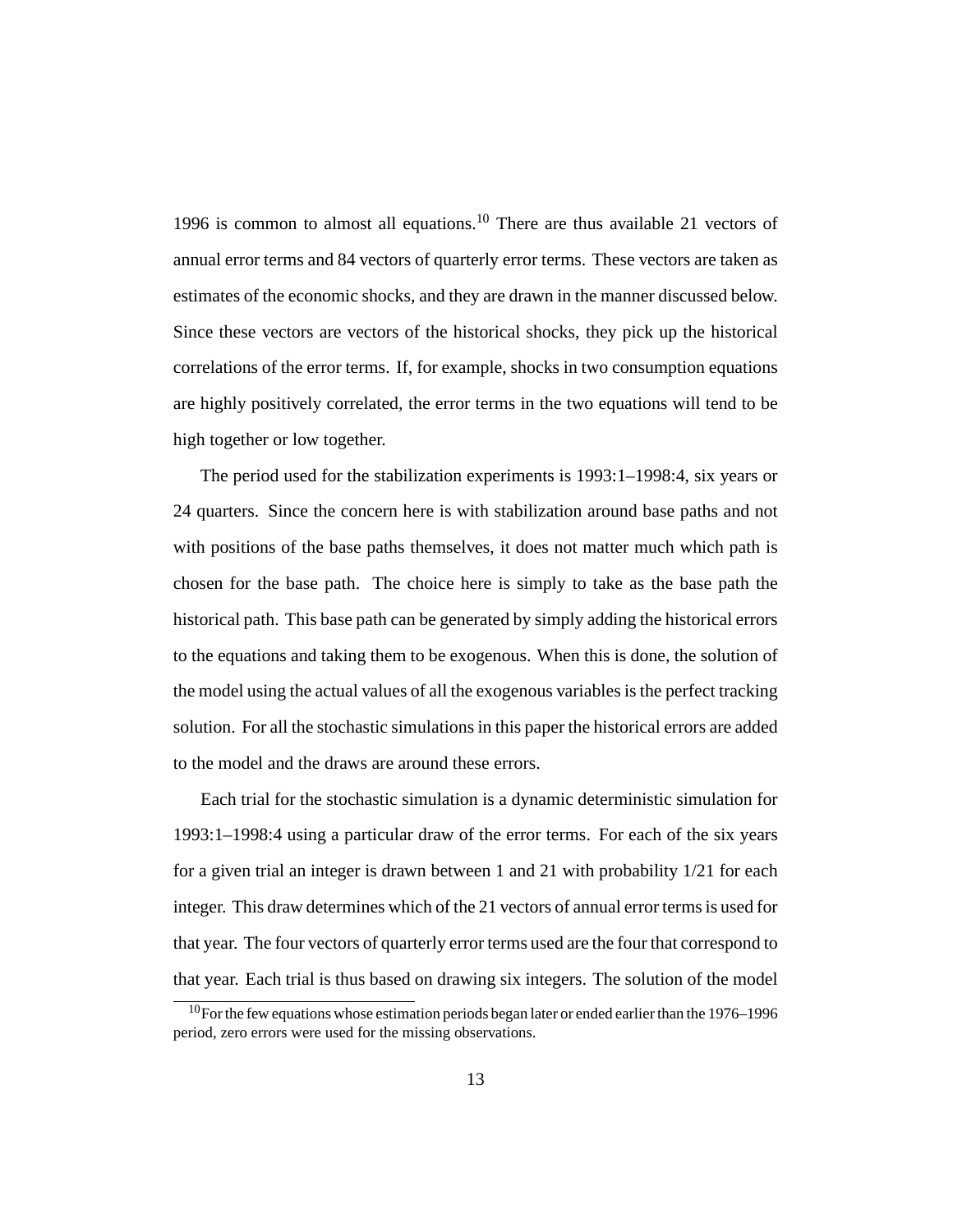for this trial is an estimate of what the world economy would have been like had the particular drawn error terms actually occurred. (Remember that the drawn error terms are on top of the historical error terms for 1993:1–1998:4, which are always used.) The number of trials taken is 20, so 20 world economic outcomes for 1993:1–1998:4 are available for analysis. $11$ 

For the US model alone, which is completely quarterly, historical errors are available for the 1954:1–1999:2 period (182 quarters), and these errors were used for the draws. Each vector of quarterly errors had a probability of 1/182 of being drawn. Not counting the estimated interest rate rule, there are 29 estimated equations in the US model plus the export  $(EX)$  and price of imports  $(PIM)$  equations discussed in the appendix—equations (8) and (9). Although these latter two equations are not estimated in the traditional way and have zero errors by construction, ''historical'' errors were created for them and were used for the draws. The historical errors used for equation (8) were taken to be the errors in a regression of  $\log EX$  on a constant, time trend, and the first four lagged values of  $\log EX$ . The estimation period was 1954:1–1999:2. Similarly, the historical errors used for equation (9) were taken to be the errors in a regression of  $\log PIM$  on a constant, time trend, and the first four lagged values of  $log PIM$ . Otherwise, the procedure used for the US model is exactly

<sup>&</sup>lt;sup>11</sup>Another way of drawing error terms would be from an estimated distribution. Let  $\hat{V}$  be an estimate of the  $365 \times 365$  covariance matrix V of the error terms. One could, for example, assume that the error terms are multivariate normal and draw errors from the  $N(\hat{\mu},\hat{V})$  distribution, where  $\hat{\mu}_t$  is the vector of the historical errors for t. Because of the quarterly-annual difference,  $\hat{V}$  would have to be taken to be block diagonal, one quarterly block and one annual block. Even for this matrix, however, there are not enough observations to estimate all the nonzero elements, and so many other zero restrictions would have to be imposed. The advantage of drawing the historical error vectors is that no distributional assumption has to be made and no zero restrictions have to be imposed.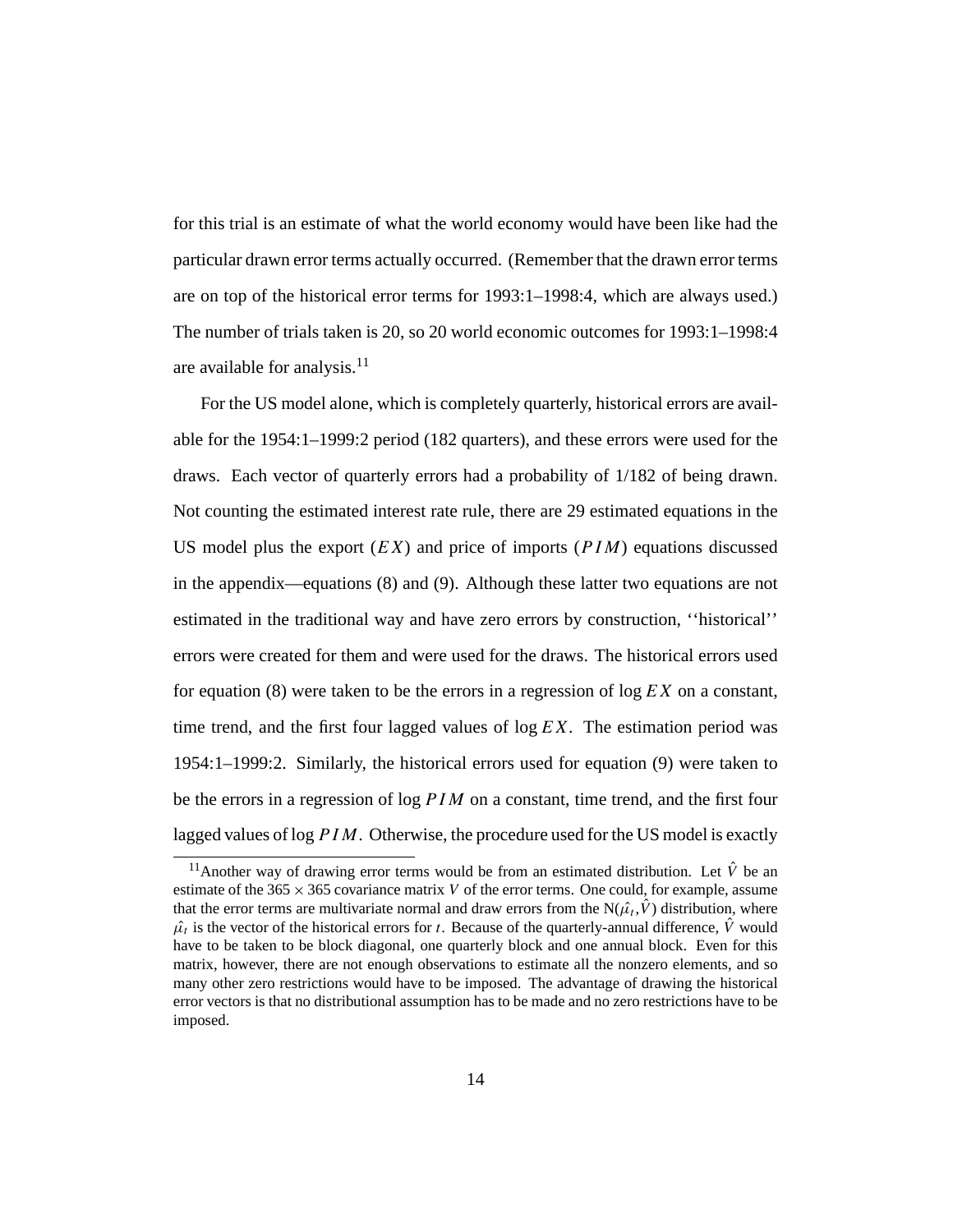the same as that used for the overall MC model.

When the estimated rule is used for the stabilization experiments, the historical errors are added to it, but no errors are drawn for it. Adding the historical errors means that when the model inclusive of the rule is solved with no errors for any equation drawn, a perfect tracking solution results. Not drawing errors for the rule means that the Fed does not behave randomly but simply follows the rule. The same procedure was followed for the Taylor rule and the .25 rule.

If in the stabilization experiments any rule called for a value of the interest rate less than 1.0 percentage point, a value of 1.0 percentage point was used. For particular shocks a rule may call for very small values of the interest rate, including negative values, and this procedure insures that these values are never used. In practice it seems unlikely that the Fed would lower interest rates much below 1.0 percentage point, and so this constraint was imposed on the model.

Let  $y_t^j$  be the predicted value of endogenous variable y for quarter t on trial j, and let  $y_t^*$  be the base (actual) value. How best to summarize the 20  $\times$  24 values of  $y_t^j$ ? One possibility for a variability measure is to compute the variability of  $y_t^j$  around  $y_t^*$  for each t:  $(1/J) \sum_{j=1}^{J} (y_t^j - y_t^*)^2$ , where J is the total number of trials.<sup>12</sup> The problem with this measure, however, is that there are 24 values per variable, which

<sup>&</sup>lt;sup>12</sup>If  $y_t^*$  were the estimated mean of  $y_t$ , this measure would be the estimated variance of  $y_t$ . Given the J values of  $y_t^j$ , the estimated mean of  $y_t$  is  $(1/J) \sum_{j=1}^J y_t^j$ , and for a nonlinear model it is not the case that this mean equals  $y_t^*$  even as J goes to infinity. As an empirical matter, however, the difference in these two values is quite small for almost all macroeconometric models, and so it is approximately the case that the above measure of variability is the estimated variance.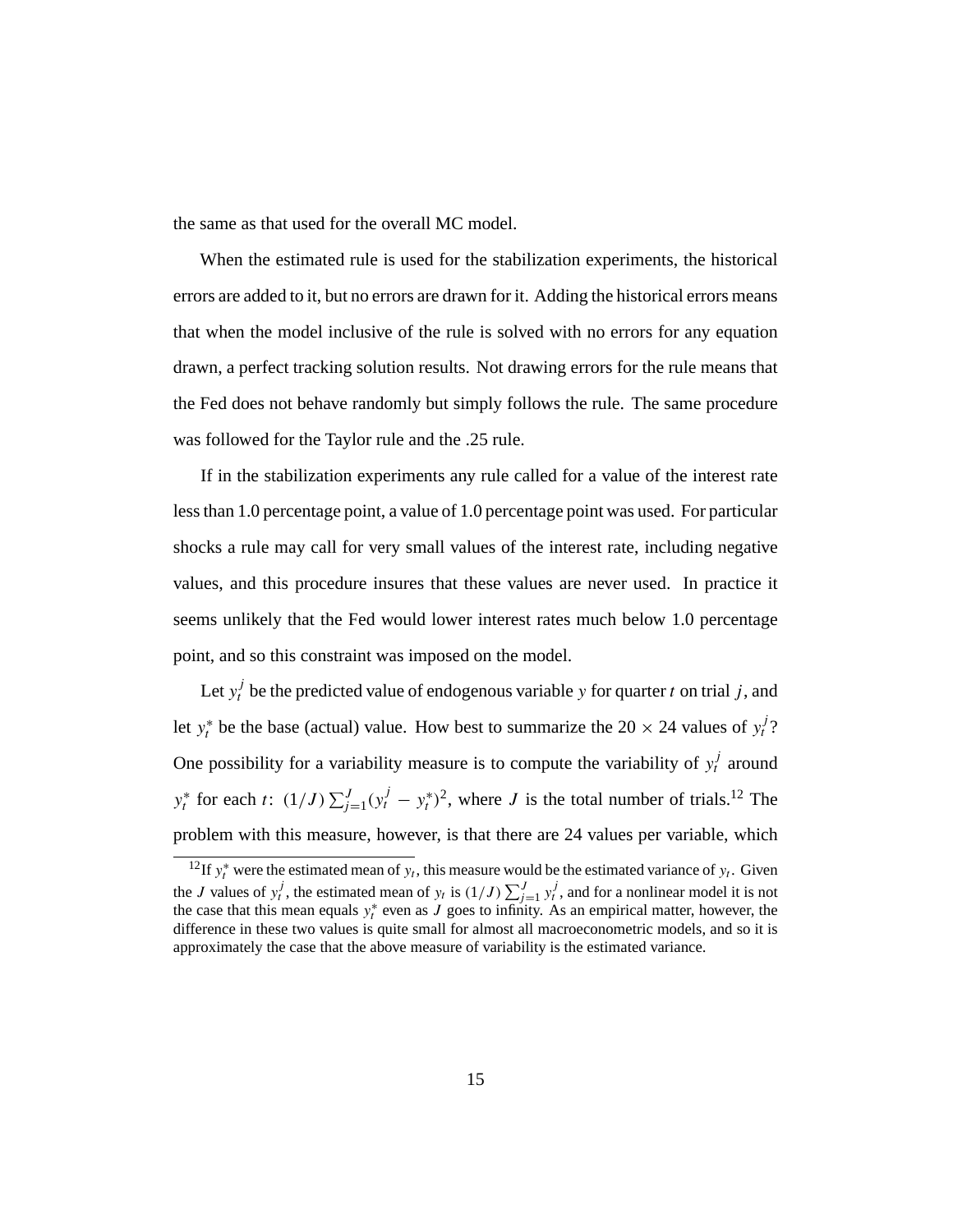makes summary difficult. A more useful measure is the following. Let  $L^j$  be:

$$
L^{j} = \frac{1}{T} \sum_{i=1}^{T} (y_{t}^{j} - y_{t}^{*})^{2}
$$
 (4)

where  $T$  is the length of the simulation period (24). Then the measure is

$$
L = \frac{1}{J} \sum_{j=1}^{J} L^{j}
$$
 (5)

 $L$  is a measure of the deviation of the variable from its base values over the whole period.<sup>13</sup>

### **The Optimal Control Procedure**

The optimal control methodology requires that a loss function be postulated for the Fed. For the loss function used here the Fed is assumed to weight output and inflation deviations equally and to care about interest rate fluctuations. In particular, the loss for quarter  $t$  is assumed to be:

$$
H_t = 0.5 * 100[(Y - Y^*)/Y^*]^2 + 0.5 * 100(\dot{P} - \dot{P}^*)^2 + \alpha(\Delta r_t - \Delta r_t^*)^2
$$
  
+1.0/(r\_t - 0.999) + 1.0/(16.001 - r\_t) (6)

where Y is real GDP,  $\dot{P}$  is the percentage change in the GDP deflator, and  $*$  denotes a base value. The last two terms in  $(6)$  insure that the optimal values of r will be between 1.0 and 16.0. The value of  $\alpha$  was chosen by experimentation. Two values were chosen, 2.0 and 9.0. A value of 2.0 results in a value of  $L$  for  $r$  roughly the same as the value obtained by the Taylor rule, and a value of 9.0 results in a value of L for

 $13L$  is, of course, not an estimated variance. Aside from the fact that for a nonlinear model the mean of  $y_t$  is not  $y_t^*$ ,  $L^j$  is an average across a number of quarters or years, and variances are not in general constant across time. L is just a summary measure of variability.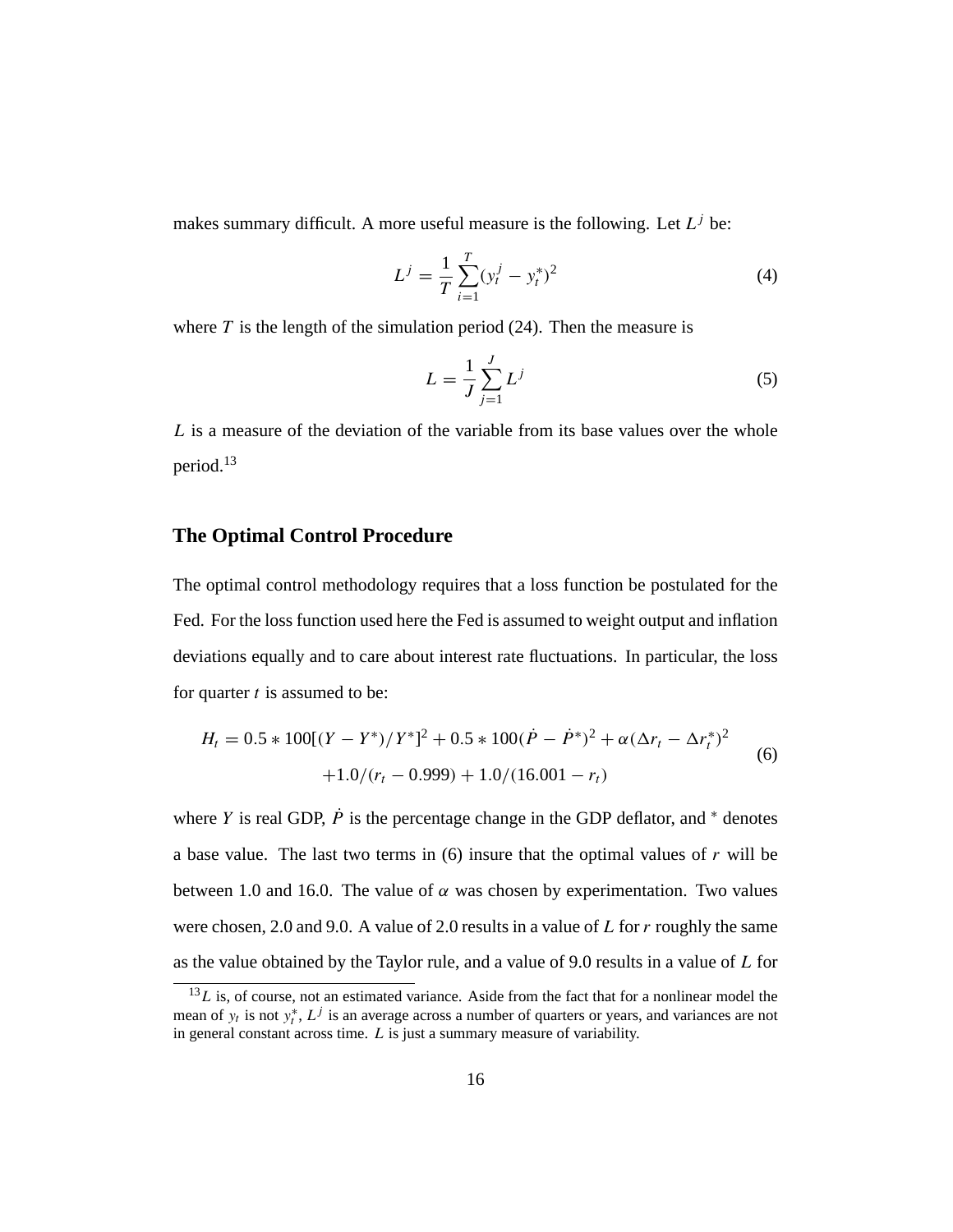r roughly the same as the values obtained by the estimated and .25 rules. This choice is discussed in the next section.

Assume that the control period of interest is 1 through  $T$ , where in this paper 1 is 1993:1 and  $T$  is 1998:4. Although this is the control period of interest, in order not to have to assume that life ends in  $T$ , the control problem should be thought of as one of minimizing the expected value of  $\sum_{t=1}^{T+n} H_t$ , where *n* is chosen to be large enough to avoid unusual end-of-horizon effects near  $T$ . The overall control problem should thus be thought of as choosing values of  $r$  that minimize the expected value of  $\sum_{t=1}^{T+n} H_t$  subject to the model used.

If the model used is linear and the loss function quadratic, it is possible to derive analytically optimal feedback equations for the control variables.<sup>14</sup> In general, however, optimal feedback equations cannot be derived for nonlinear models or for loss functions with nonlinear constraints on the instruments, and a numerical procedure must be used. The following procedure was used for the results in this paper. It is based on a sequence of solutions of deterministic control problems, one sequence per trial. The US model is used.

Recall what a trial for the stochastic simulation is. A trial is a set of draws of 24 vectors of error terms, one vector per quarter. Given this set, the model is solved dynamically for the 24 quarters using a particular interest rate rule. This entire procedure is then repeated 20 times (the chosen number of trials), at which time the summary statistics are computed. As will now be discussed, each trial for the optimal control procedure requires that 24 deterministic control problems be solved, and so

<sup>14</sup>See, for example, Chow (1981).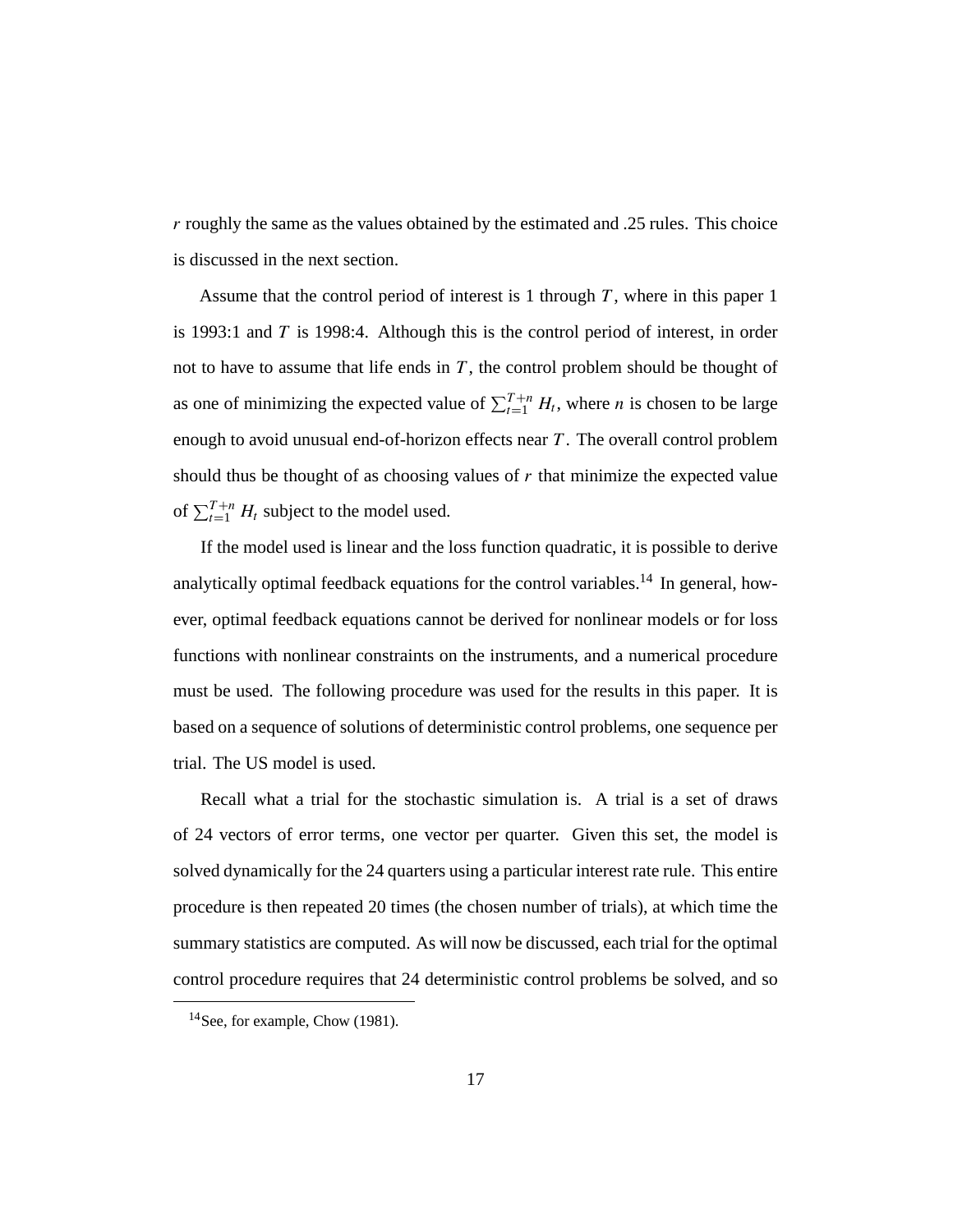with 20 trials, 480 solutions are required.

For purposes of solving the control problems, the Fed is assumed to know the model (its structure and coefficient estimates) and the exogenous variables, both past and future. The Fed is assumed *not* to know the future values of any endogenous variable or any error draw when solving the control problems.<sup>15</sup> The Fed is assumed to know the error draws for the first quarter for each solution. This is consistent with the use of the above rules, where the error draws for the quarter are used when solving the model with the rule.

The procedure for solving the overall control problem is as follows.

- 1. Draw a vector of errors for quarter 1, and add these errors to the equations. Take the errors for quarters 2 through  $k$  to be their historical values (no draws), where  $k$  is defined shortly. Choose values of  $r$  for quarters 1 through  $k$  that minimize  $\sum_{t=1}^{k} H_t$  subject to the model as just described. This is just a deterministic optimal control problem, which can be solved, for example, by the method in Fair (1974). Let  $r_1^*$  denote the optimal value of r for quarter 1 that results from this solution. The value of  $k$  should be chosen to be large enough so that making it larger has a negligible effect on  $r_1^*$ . (This value can be chosen ahead of time by experimentation.)  $r_1^*$  is a value that the Fed could have computed at the beginning of quarter 1 (assuming the model and exogenous variables were known) having knowledge of the error draws for quarter 1, but not for future quarters.
- 2. Record the solution values from the model for quarter 1 using  $r_1^*$  and the error draws. These solution values are what the model estimates would have occurred in quarter 1 had the Fed chosen  $r_1^*$  and had the error terms been as drawn.
- 3. Repeat steps 1 and 2 for the control problem beginning in quarter 2, then for the control problem beginning in quarter 3, and so on through the control problem

<sup>&</sup>lt;sup>15</sup>Given that *EX* and *PIM* are taken to be endogenous, the main exogenous variables in the US model are fiscal policy variables. The other exogenous variables are either unimportant or easy to forecast. Remember that since the base is the perfect tracking solution, the historical errors are always added to the model.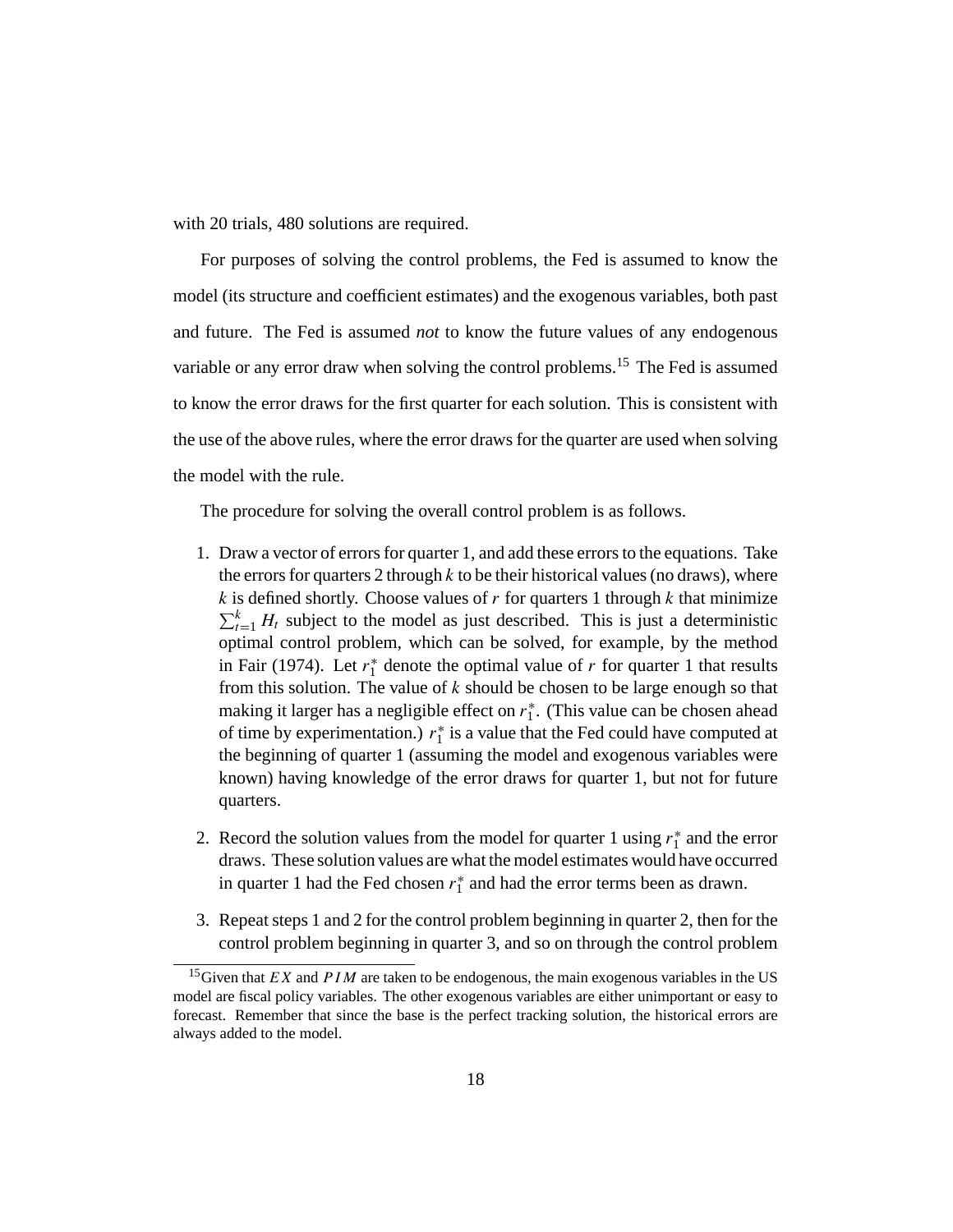beginning in quarter T. For an arbitrary beginning quarter  $s$ , use the solution values of all endogenous variables for quarters  $s - 1$  and back, as well as the values of  $r_{s-1}^*$  and back.

4. Steps 1 through 3 constitute one trial, i.e., one set of  $T$  drawn vectors of errors. Do these steps again for another set of  $T$  drawn vectors. Keep doing this until the specified number of trials has been completed.

The solution values of the endogenous variables carried along for a given trial from quarter to quarter in the above procedure are estimates of what the economy would have been like had the Fed chosen  $r_1^*,...,r_T^*$  and the error terms been as drawn.<sup>16</sup>

# **5 The Results**

All the results are presented in Table 2, and the rest of this paper is essentially a discussion of this table. Values of L are presented for real GDP, the level of the GDP deflator, the percentage change in the GDP deflator, the unemployment rate, and  $r$ . The following discussion will focus on real GDP, the level of the GDP deflator, and r. The results for the unemployment rate are similar to the results for real GDP, and no further discussion is needed about the unemployment rate. The results for the percentage change in the GDP deflator are generally similar to the results for the

<sup>&</sup>lt;sup>16</sup>The optimal control procedure just outlined differs somewhat for the procedure used in Fair and Howrey (1996, pp. 178-179). In Fair and Howrey (1996) the Fed is assumed not to know the exogenous variable values, but instead to use estimated autoregressive equations to predict these values for the current and future quarters. Also, the Fed is assumed not to know the error draws for the current quarter when solving its problem. In addition, stochastic simulation is not done. Instead, the error terms are set to zero (instead of to their historical values), the target values are taken to be the historical means (instead of the actual values), and the (one) trial uses for the error draws for a given quarter the actual errors for that quarter.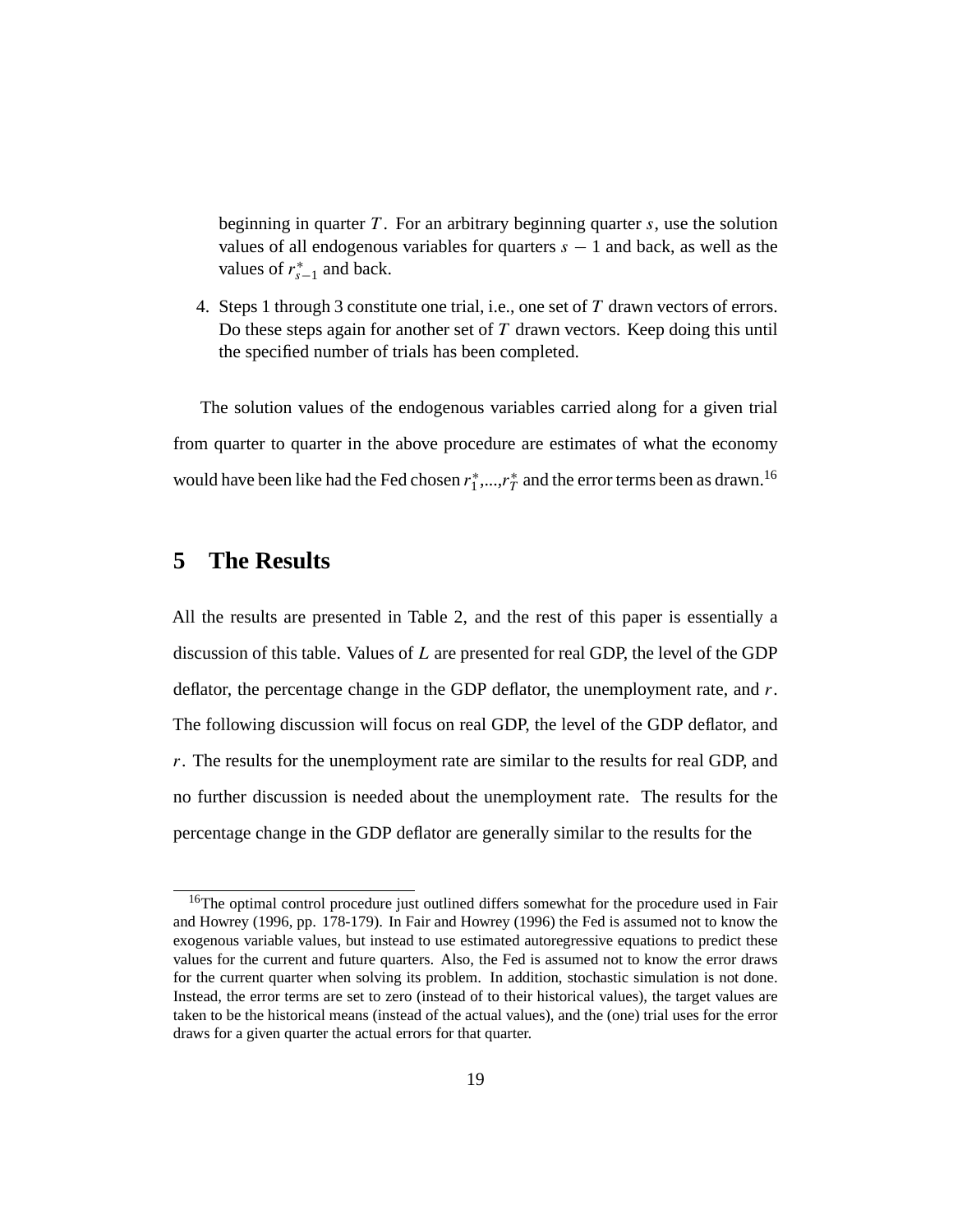| Table 2     |
|-------------|
| Values of L |

# **Part 1**

| MC Model          |      |  |                          |  |  |                                 |  |
|-------------------|------|--|--------------------------|--|--|---------------------------------|--|
|                   |      |  |                          |  |  | $Y$ $P$ $\dot{P}$ $U$ $r$ $Y+P$ |  |
| 1. No rule        |      |  | 4.28 3.57 2.02 1.42 0.00 |  |  | 6.30                            |  |
| 2. Estimated rule |      |  | 3.35 3.10 1.77 1.12 1.42 |  |  | 5.12                            |  |
| 3. Taylor rule    |      |  | 3.39 2.37 1.64 1.14 3.06 |  |  | 5.03                            |  |
| 4. .25 rule       | 3.28 |  | 3.06 1.77 1.12 1.10      |  |  | 5.05                            |  |

### **Part 2**

### MC Model, Interest Income Exogenous

| 1. No rule          | 4.16 3.65 2.02 1.37 0.00 |  | 6.28 |
|---------------------|--------------------------|--|------|
| 2. Estimated rule   | 2.76 3.06 1.74 0.92 1.10 |  | 4.50 |
| 3. Taylor rule      | 2.99 2.10 1.59 1.02 2.59 |  | 4.58 |
| 4. .25 rule         | 2.62 2.96 1.72 0.94 0.90 |  | 4.34 |
| 5. Est. & tax rules | 2.37 3.10 1.93 0.83 0.94 |  | 4.30 |

### **Part 3**

### US Model, Interest Income Exogenous

| 1. No rule                                             | 5.38 1.42 1.99 1.19 0.00     |  | 7.37 |
|--------------------------------------------------------|------------------------------|--|------|
| 2. Estimated rule                                      | 4.12 0.69 1.80 0.83 1.14     |  | 5.92 |
| 3. Taylor rule                                         | 4.04  0.61  1.90  0.92  2.86 |  | 5.94 |
| 4. .25 rule                                            | 3.57 0.71 1.74 0.83 1.19     |  | 5.31 |
| 5. Optimal ( $\alpha = 2.0$ ) 2.89 0.81 1.82 0.77 2.86 |                              |  | 4.71 |
| 6. Optimal ( $\alpha = 9.0$ ) 3.69 0.81 1.88 0.96 1.42 |                              |  | 5.57 |
|                                                        |                              |  |      |

### **Part 4**

### US-RE Model, Interest Income Exogenous

| 1. No rule        | 4.75 1.25 1.96 1.06 0.00 |  | 6.71 |
|-------------------|--------------------------|--|------|
| 2. Estimated rule | 3.50 0.64 1.74 0.69 1.00 |  | 5.24 |
| 3. Taylor rule    | 3.10 0.58 1.80 0.69 2.16 |  | 4.90 |
| 4. .25 rule       | 3.17 0.69 1.72 0.74 1.04 |  | 4.89 |

 $Y = \text{real GDP}$ 

 $P =$  GDP deflator

 $\dot{P}$  = percentage change in the GDP deflator

 $U =$ unemployment rate

 $r =$  three month Treasury bill rate

Simulation period = 1993:1–1998:4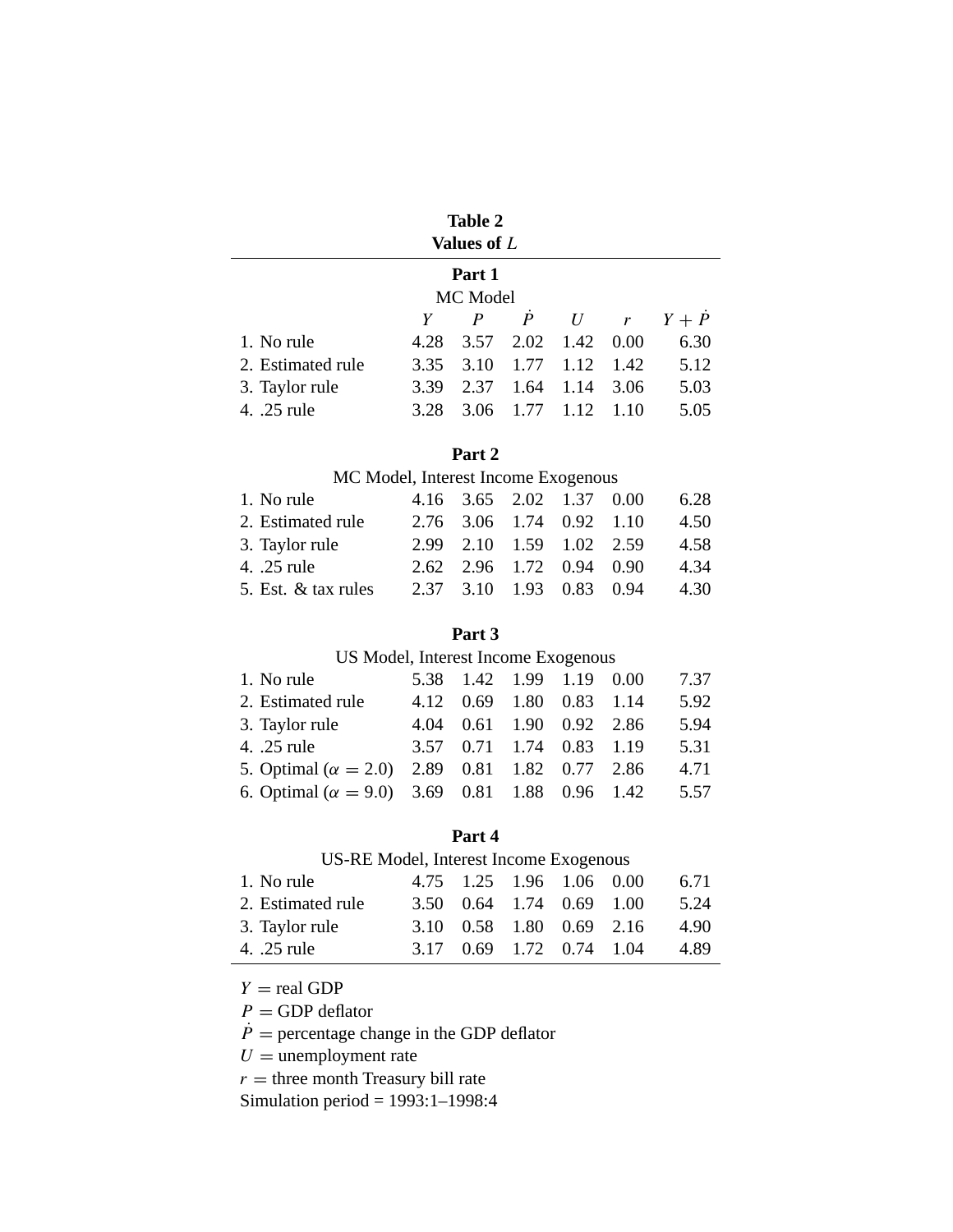level, although in some cases the differences in L across rules are fairly small for the percentage change.17

The sum of L for Y and  $\dot{P}$  is also presented in Table 2. Note, however, that this sum is not what the optimal control procedure minimizes. The loss function in (6) includes interest rate fluctuations, and a sequence of optimal control problems is solved, not just one.

### **Part 1**

Part 1 of the table contains results using the complete MC model. Line 1 uses no rule (r is exogenous); line 2 uses the estimated rule; line 3 uses the Taylor rule; and line 4 uses the .25 rule. All the experiments using the MC model are based on the same set of error draws, which considerably lessens stochastic simulation error across experiments.

L for real GDP falls from 4.28 for no rule, to 3.35 for the estimated rule, to 3.39 for the Taylor rule, and to 3.28 for the .25 rule. For the GDP deflator the fall is from 3.57 to 3.10, 2.37, and 3.06, respectively. For r the values for the three rules are 1.42, 3.06, and 1.10, respectively. The conclusions that emerge from these results are the following.

 $17$ Although not reported in Table 2, experiments were run in which the price term in the rule used the price level rather than the percentage change in the price level. In other words, the target was the price level instead of the inflation rate. The values of L were not noticeably affected by this change. This lack of sensitivity is consistent with the results in Fair (2000, Table 6), where it is shown that price equations with vastly different long run properties can have very similar short run properties. The present exercise is essentially a short run one, and it makes little practical difference whether a rule (or optimal control procedure) targets the price level or the percentage change in the price level.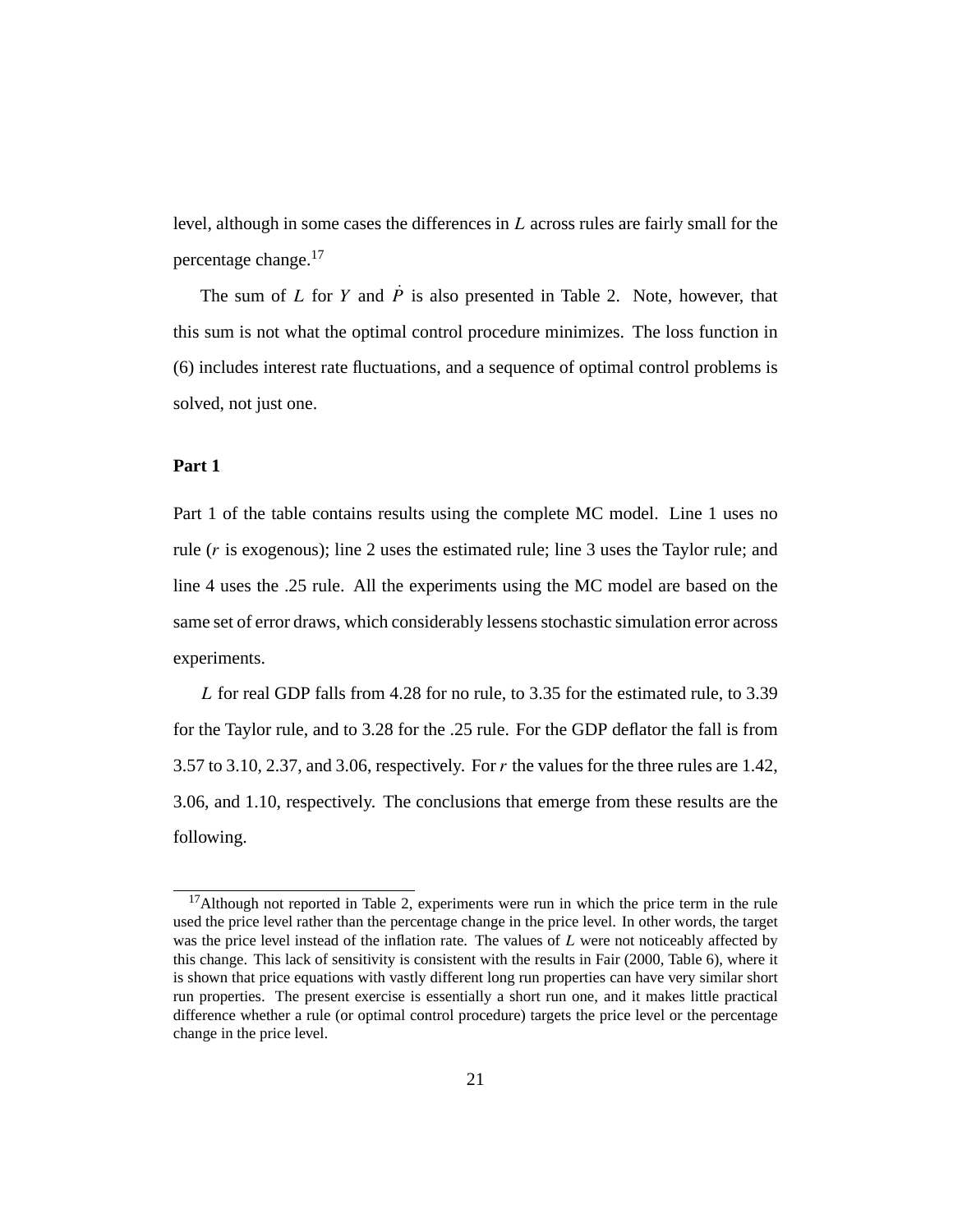- 1. All three rules are better than no rule.
- 2. The results for the estimated and .25 rules are quite close.
- 3. The Taylor rule has lower variability for the GDP deflator but much higher variability for r. Although not shown in the table, in some cases the Taylor rule called for values of  $r$  below 1.0, sometimes negative values, and in these cases a value of 1.0 was used.<sup>18</sup> The other two rules never called for a value below 1.0. This conclusion is discussed further at the end of this section.

#### **Part 2**

Part 2 of the table contains results using the MC model with interest payments for the U.S. firm and government sectors taken to be exogenous. As discussed in the appendix, this is the case where there is no interest income effect on U.S. households, which increases the effectiveness of monetary policy for a given change in  $r$ . (Ignore line 5 in Part 2 for now.) The pattern of results in Part 2 is similar to the pattern in Part 1, and so little needs to be added. Monetary policy is more effective in Part 2 than in Part 1 in the sense that for a given rule the decreases in the variability of real GDP and the GDP deflator are larger even though the variability of  $r$  is smaller.

#### **Part 3**

Part 3 of the table contains results using the stand alone US model. To save space, only the results with interest payments taken to be exogenous are presented. Part 3 is thus comparable to Part 2. All the experiments using the US model are based on the same set of error draws, although this is a different set than that used for the MC

<sup>&</sup>lt;sup>18</sup>When 1.0 is used for r, this is the value used in the computation of  $L$ , not the value implied by the rule.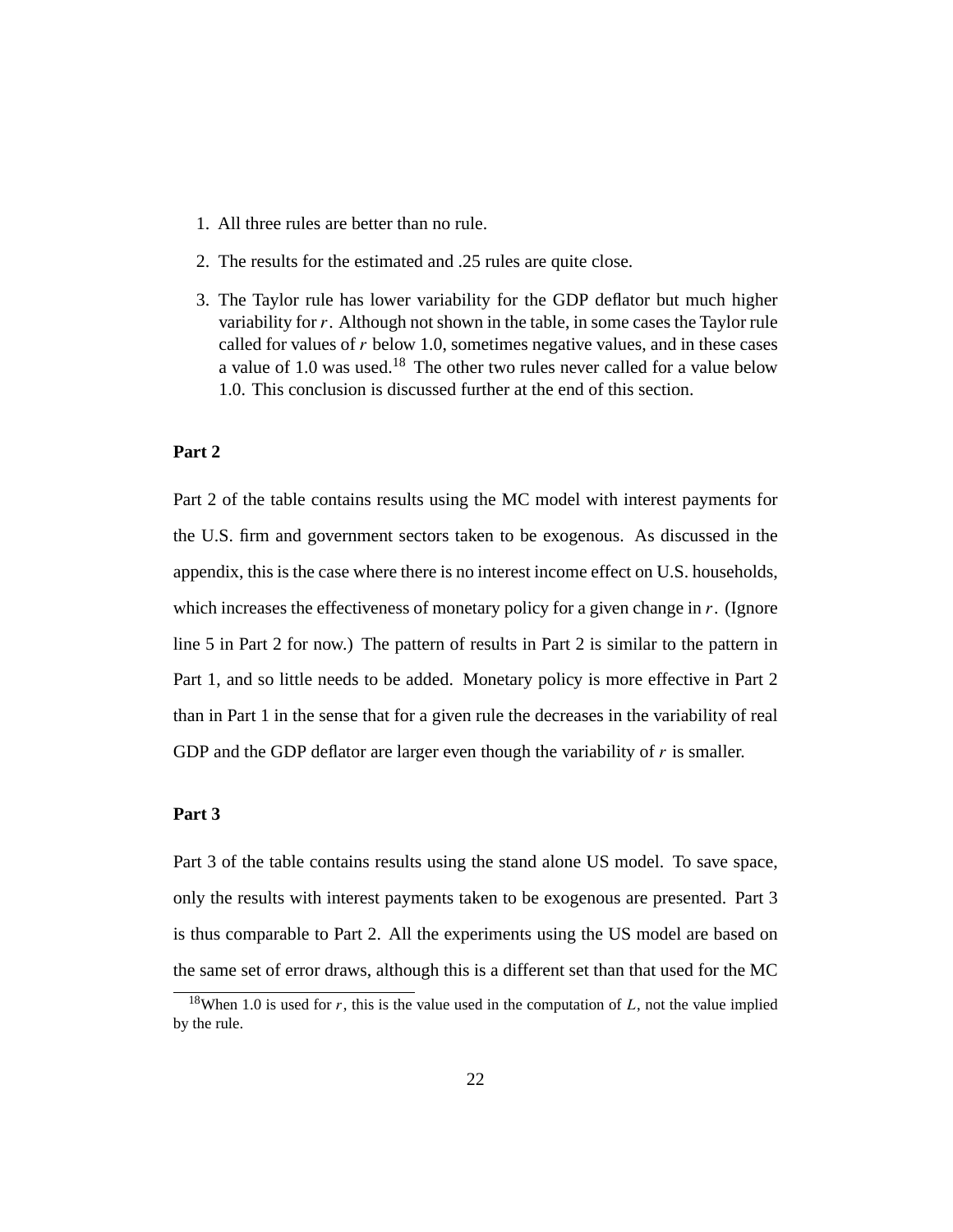model. The pattern of results in Part 3 is similar to that in Part 2. One noticeable difference is that the values of L for the GDP deflator are considerably smaller in Part 3 than in Part 2. One reason for this—perhaps the main reason—is that the US model experiments (unlike the MC model experiments) draw errors from the 1950s and 1960s, and there were fewer large price shocks in the 1950s and 1960s than later. Although the level of variability for the GDP deflator is lower in Part 3 than in Part 2, the pattern of changes in variability across rules is similar.

The main interest in Part 3 is the optimal control experiments. The first experiment (line 5) uses a value of  $\alpha$  in the loss function in (6) of 2.0. This results in a value of L for  $r$  of 2.86, which is the same as that for the Taylor rule. This experiment is thus most closely comparable to the use of the Taylor rule. Compared to the Taylor rule, the variability of output is lower (2.89 versus 4.04) and the variability of the price level is higher (0.81 versus 0.61).

The second optimal control experiment (line 6) uses a value of  $\alpha$  in the loss function in (6) of 9.0. This results in a value of L for r of 1.42, slightly higher than the values for the estimated and .25 rules (1.14 and 1.19). Compared to the estimated rule, the variability of output for the optimal control procedure is lower (3.69 versus 4.12) and the variability of the price level is higher (0.81 versus 0.69). The .25 rule does slightly better overall than does the optimal control procedure (for  $\alpha = 9.0$ ), although the results are close.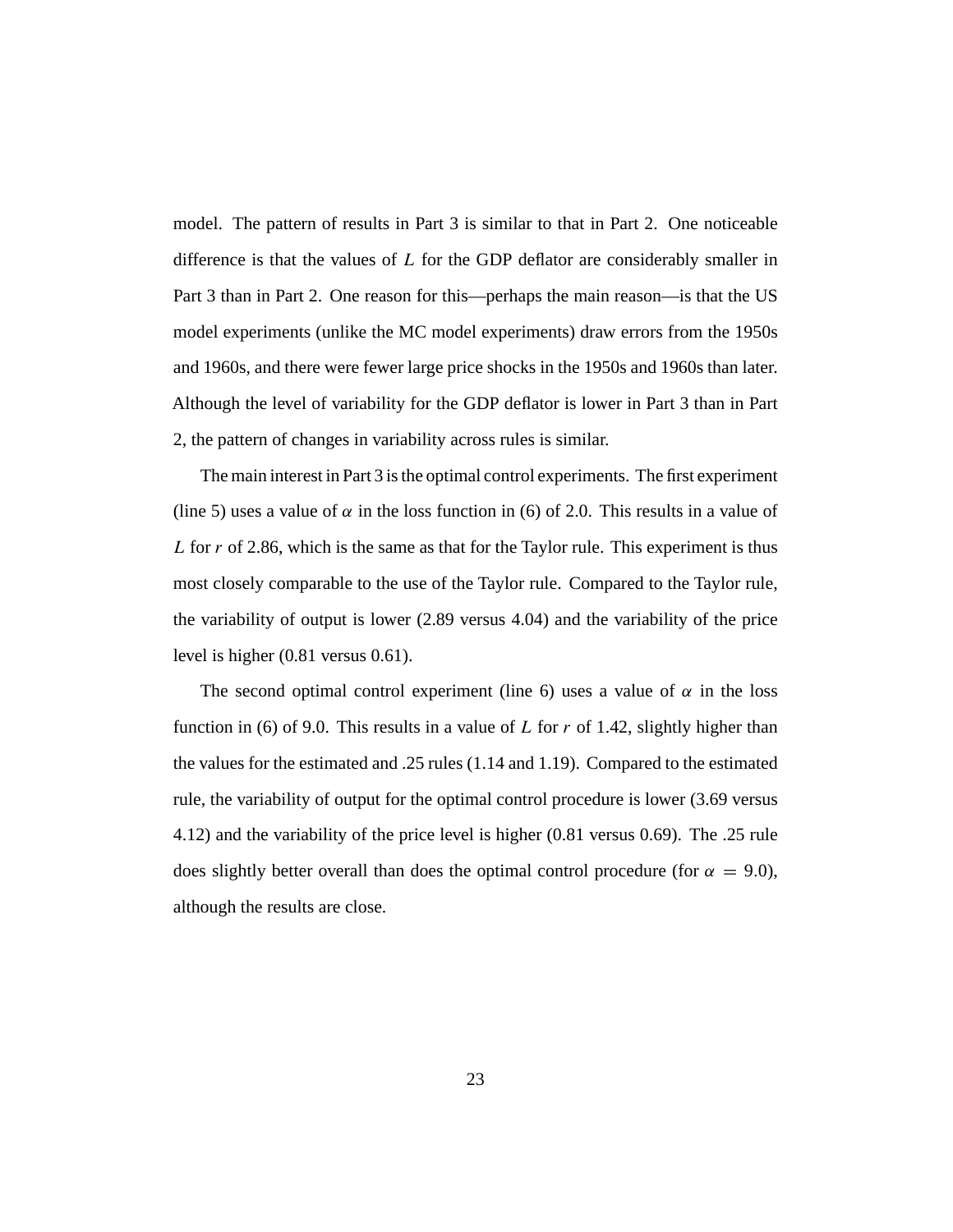#### **Part 4**

Finally, Part 4 of the table contains results using the RE version of the US model, again with interest payments taken to be exogenous. In order to make Part 4 as comparable as possible to Part 3, the RE version was set up in the following way. First, the same error draws were used for the US-RE experiments as were used for the US experiments. This means that for the six equations that are different for the RE version—three consumption equations, the import equation, and two long term interest rate equations—the drawn errors are errors from the original equations, not from the RE versions. Again, the use of the same errors lessens stochastic simulation error. Second, the same coefficients were used for the RE versions of the consumption and import equations as were used for the original equations except for the income variable. The coefficient used for each of the four future income variables in each equation was taken to be one fourth of the coefficient of the current income variable in the original equation. The total income effect is thus the same between the two versions, other things being equal, but it is spread out in the future for the RE version. The two long term interest rate equations, on the other hand, were completely changed. In the RE version, each long term rate is the average of the current and seven future values of r.

The RE version of the model is solved as follows. Consider trial 1. The errors for quarter 1, but not for any future quarters, are drawn. The model is solved for quarter 1 using the extended path method in Fair and Taylor (1983, 1990). This solution requires solving the model for many quarters in the future. Since errors are drawn only for quarter 1, agents are assumed not to know the future draws when forming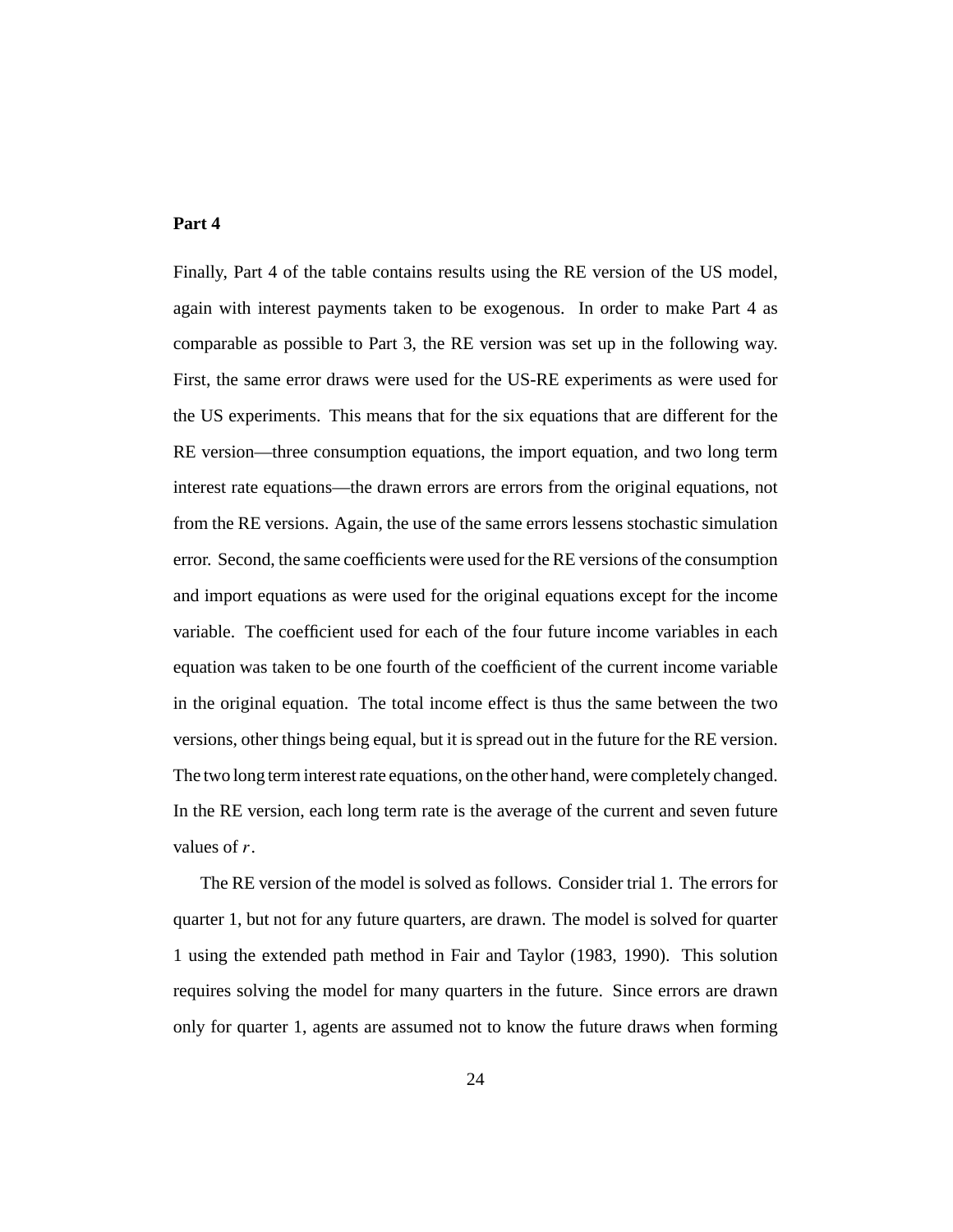their expectations of the future in quarter 1. They are, however, assumed to know the future values of the exogenous variables (mostly fiscal policy variables). After quarter 1 is solved, errors are drawn for quarter 2, and the model is solved for quarter 2 using the extended path method. The solution values for quarter 1 are used as initial conditions for this solution. This process is repeated through quarter 24. This then finishes one trial. The entire process is then repeated for 19 more trials. There are thus a total of  $24 \times 20 = 480$  times in which the model is solved using the extended path method.

The pattern of results in Part 4 in Table 2 is similar to that in Part 3. The overall results are thus not very sensitive to the present use of the RE assumption. Monetary policy is, however, slightly more effective under the RE assumption in that for a given rule the value of L for r is smaller in Part 4 than in Part 3 and yet the decreases in output and price variability are similar or slightly larger. The main reason for this is that long term rates respond faster to  $r$  changes in the RE version, which then makes consumption and import demand respond faster. There is also a larger income effect on demand because future income changes are larger than just the current income change (because of lags in the model). Overall, however, the differences are fairly modest, and they do not change the basic pattern of results.

#### **General Discussion**

An important result above is that the Taylor rule, which has a large coefficient on inflation, when compared to the other two rules, which have much smaller inflation coefficients, achieves a fairly small reduction in inflation variability at a cost of a large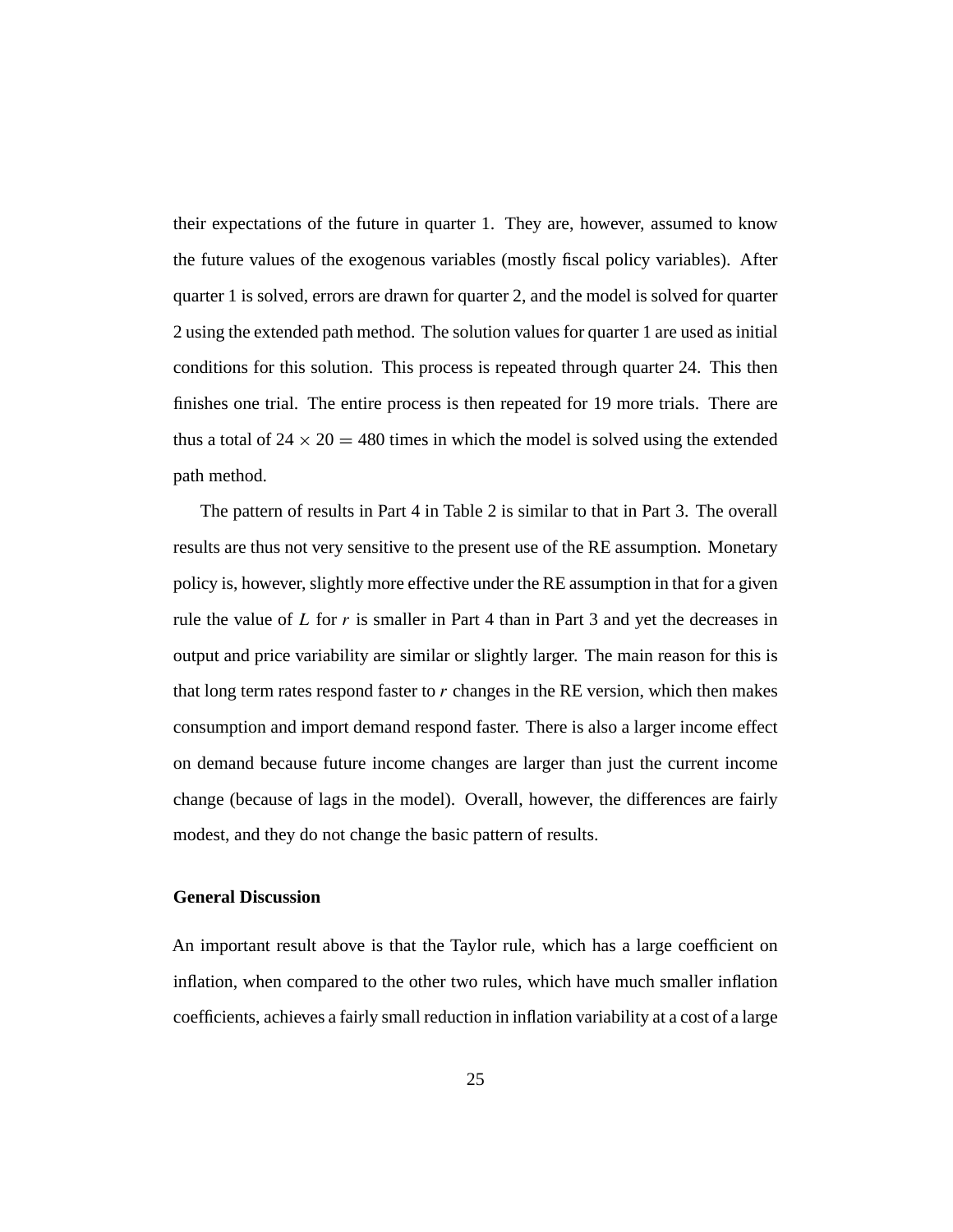increase in interest rate variability. Some insight into this result can be gleaned from a property of the price equation in the US model, which is that the price level responds only modestly to demand (a common feature of most estimated price equations). Since the interest rate primarily affects the price level through its effects on demand, the price level responds only modestly to interest rate changes. Since the Taylor rule has a large coefficient on inflation, a large price shock leads to a large change in the interest rate, but this in turn has only a modest effect in offsetting the effects of the price shock. For the other two rules the interest rate responds much less to a price shock, and so the interest rate variance is smaller. The cost of a smaller interest rate response in terms of offsetting the effects of the price shock is modest because of the modest effect of the interest rate on the price level.

CGG show, using a four equation calibrated model of the economy, that interest rate rules that have inflation coefficients less than one can be destabilizing. Why aren't the estimated and .25 rules destabilizing, as they would be in the CGG model? The answer is that the response of output to a price shock is much different in the CGG model than it is in the US model. Consider a positive price shock with no change in the nominal interest rate. In the CGG model this is expansionary because the real interest rate, which has a negative effect on output, is lower. In the US model, on the other hand, a positive price shock with no change in the nominal interest rate is contractionary. In the short run the aggregate price level rises more than do wage rates, and so there is a fall in real income. Real wealth also falls. These effects are contractionary on demand. In addition, the empirical results suggest that households respond to nominal interest rates and not real interest rates, and so there is no positive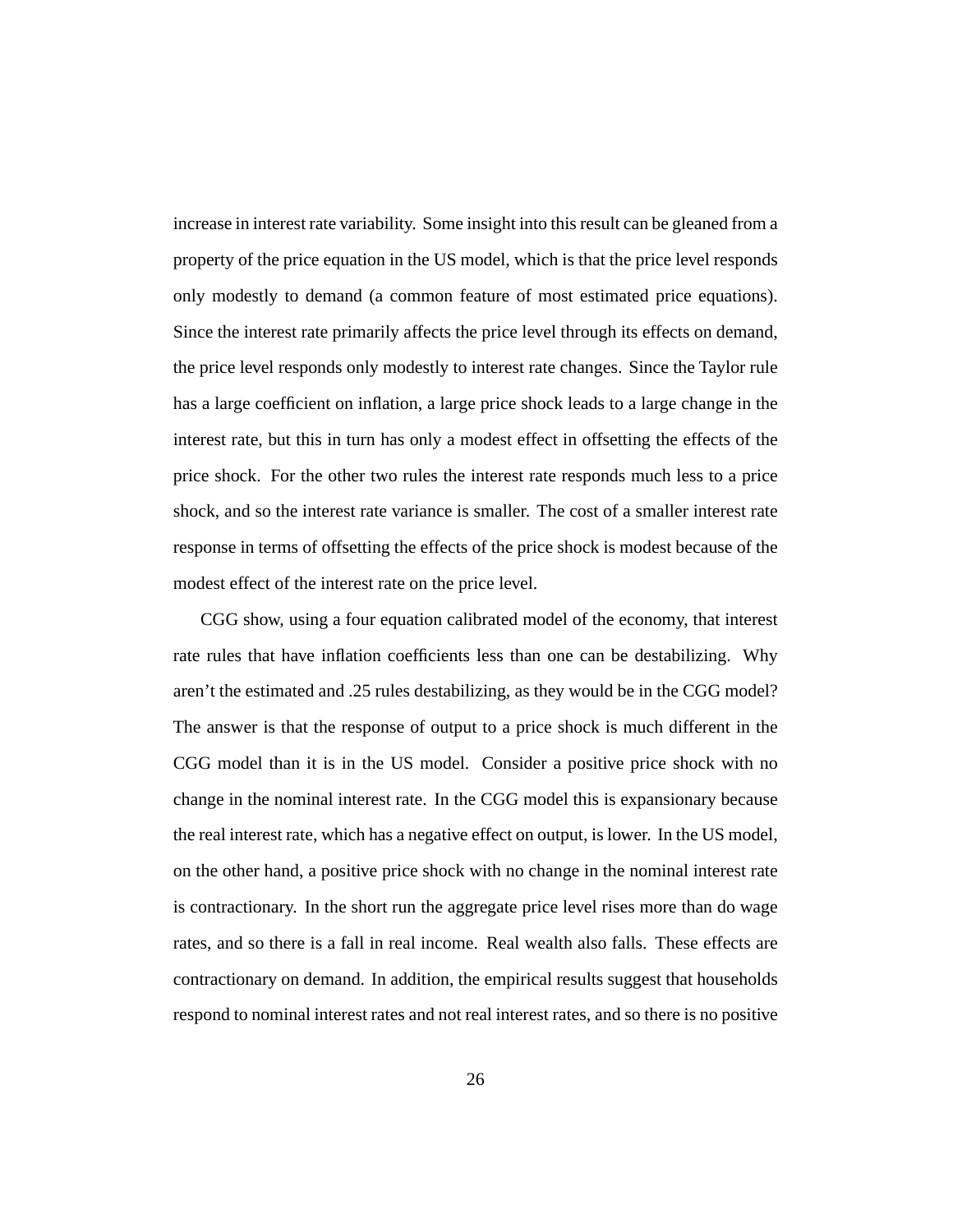household response to lower real interest rates. The net effect of a positive price shock with no change in the nominal interest rate is contractionary in the US model. If this is true, then in response to a positive price shock the Fed does not have to increase the nominal interest rate more than the increase in inflation to achieve a contraction. There will be a contraction even if there is no increase in the nominal interest rate at all!

Judging interest rate rules can thus be sensitive to the economic model used. Using an economic model in which positive price shocks are expansionary, as CGG do, leads to a quite different conclusion than using a macroeconometric model like the US model, where positive price shocks are contractionary. Using small calibrated models to make policy conclusions may be risky if the models are at odds with more empirically based models. It may be that the specification and calibration have not captured reality well.

Another interesting result is that the optimal control procedure with  $\alpha = 9.0$  does not do much better than the estimated rule and is about tied with the .25 rule. In other words, if the optimal control procedure is restricted to have an interest rate variability about equal to the historical variability, little improvement over the estimated or .25 rules seems possible. If the estimated rule is a good approximation of Fed behavior, then the Fed seems to be doing well.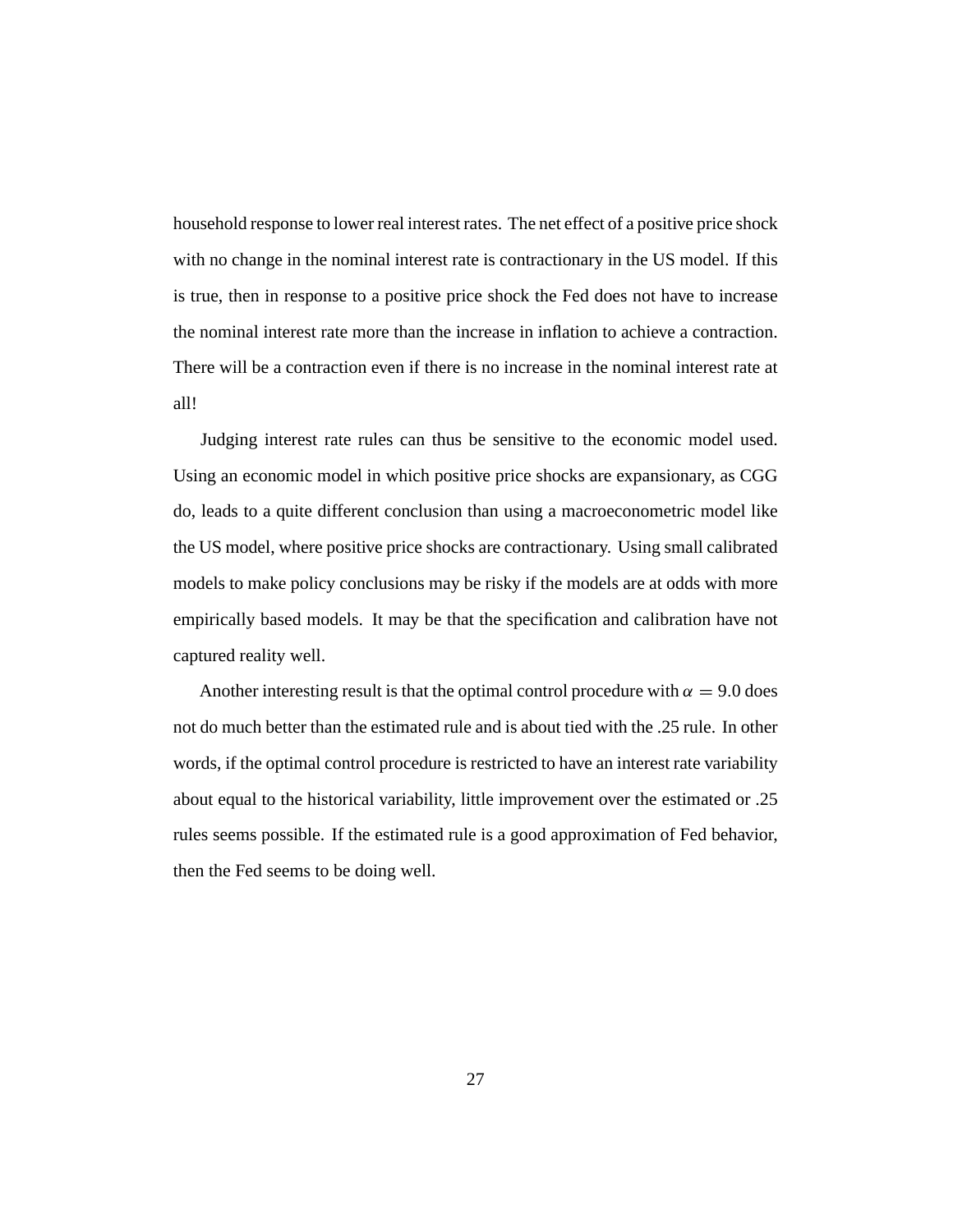### **6 Adding a Tax Rate Rule**

A tax rate rule is proposed in this section that might help monetary policy in its stabilization effort. The idea is that a particular tax rate or set of rates would be automatically adjusted each quarter as a function of the state of the economy. Congress would vote on the parameters of the tax rate rule as it was voting on the general budget plan, and the tax rate or set of rates would then become an added automatic stabilizer.

Consider, for example, the federal gasoline tax rate. If the short run demand for gasoline is fairly price inelastic, a change in the after-tax price at the pump will have only a small effect on the number of gallons purchased. In this case a change in the gasoline tax rate is like a change in after-tax income. Another possibility would be a national sales tax if such a tax existed. If the sales tax were broad enough, a change in the sales tax rate would also be like a change in after-tax income.

For the results in this paper a constructed federal indirect business tax (IBT) rate based on data from the national income and product accounts is used for the tax rate rule. In practice a specific tax rate or rates, such as the gasoline tax rate, would have to be used, and this would be decided by the political process. The constructed tax rate for quarter t, denoted  $\tau_t$ , is the ratio of overall federal indirect business taxes to total consumption expenditures. In the regular version of the model  $\tau_t$  is taken to be exogenous.

The following equation is used for the tax rate rule:

$$
\tau_{t} = \tau_{t}^{*} + 0.125[.5((Y_{t-1} - Y_{t-1}^{*})/Y_{t-1}^{*}) + .5((Y_{t-2} - Y_{t-2}^{*})/Y_{t-2}^{*})]
$$
  
+0.125 \* [.5(PF<sub>t-1</sub> - PF<sub>t-1</sub><sup>\*</sup>) + .5(PF<sub>t-2</sub> - PF<sub>t-2</sub><sup>\*</sup>)] (7)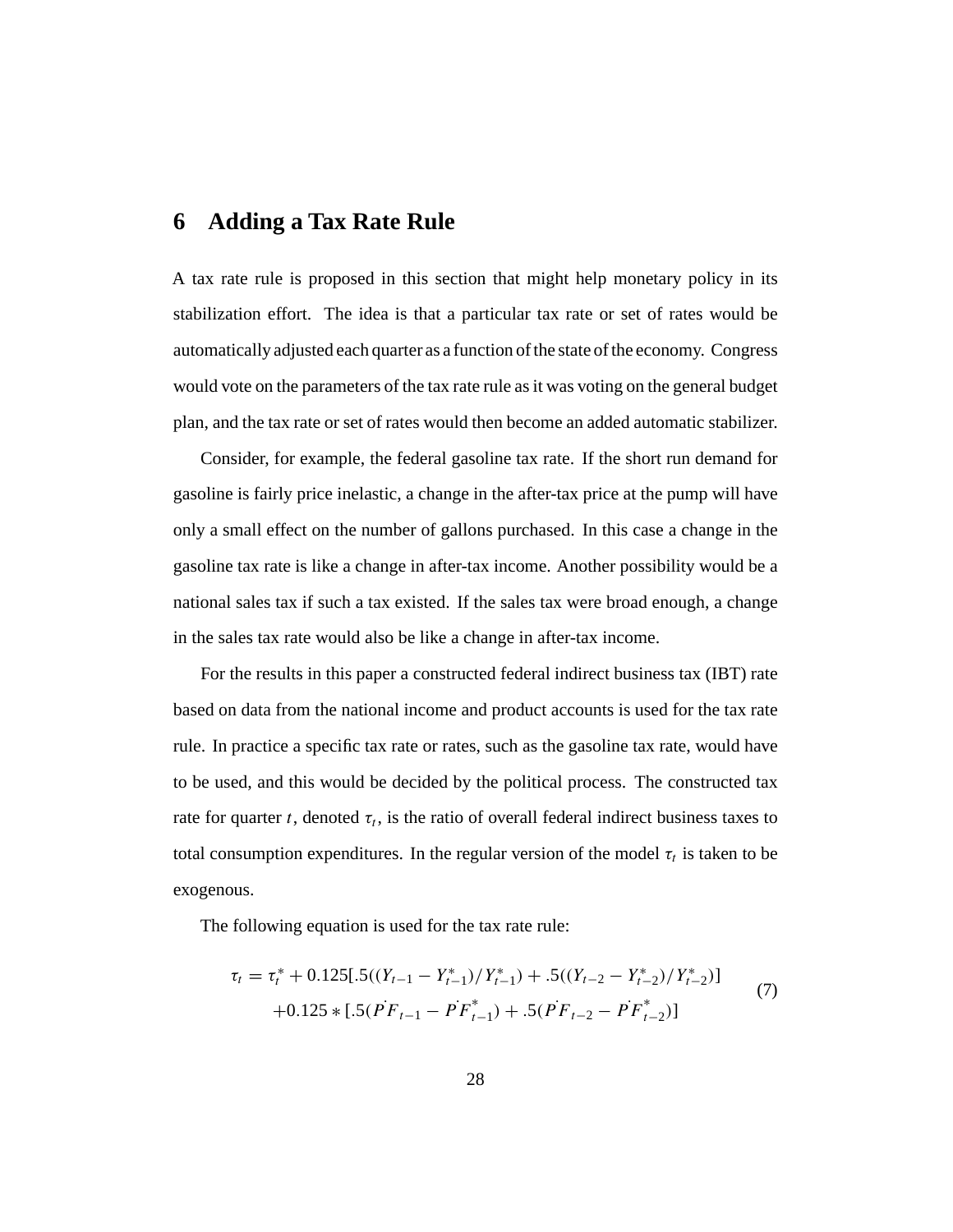where Y denotes real GDP and  $\overline{PF}$  denotes the percentage change in a private nonfarm price deflator. It is not realistic to have tax rates respond contemporaneously to the economy, and so lags have been used in (7). Lags of both one and two quarters have been used to smooth tax rate changes somewhat. The rule says that the tax rate exceeds its base value as output and the inflation rate exceed their base values.  $P F$  is used instead of the GDP deflator because by construction the GDP deflator is affected by indirect business taxes (and thus by  $\tau_t$ ).

Results using this rule along with the estimated interest rate rule are reported in the fifth line in Part 2 in Table 2. The use of the rule lowers L for real GDP from 2.76 when only the estimated interest rate rule is used to 2.37 when both rules are used. The rule is thus of considerable help in lowering output variability. Although not reported in Table 2, the rule does lower the variability of  $PF$  (from 3.61 to 3.42). On the other hand, as shown in Table 2, it does not lower the variability of the GDP deflator. This is because, as just mentioned, the GDP deflator is directly affected by indirect business taxes. When the tax rate rule is used, the variability of indirect taxes is greater, which, other things equal, increases the variability of the GDP deflator.

# **7 Conclusion**

The main conclusions have been discussed at the end of Sections 2 and 5. They are in brief: 1) The estimated interest rate rule passes a number of fairly stringent tests, including the stability test. 2) When using the MC and US models, the Taylor rule when compared to rules with smaller inflation coefficients achieves a small reduction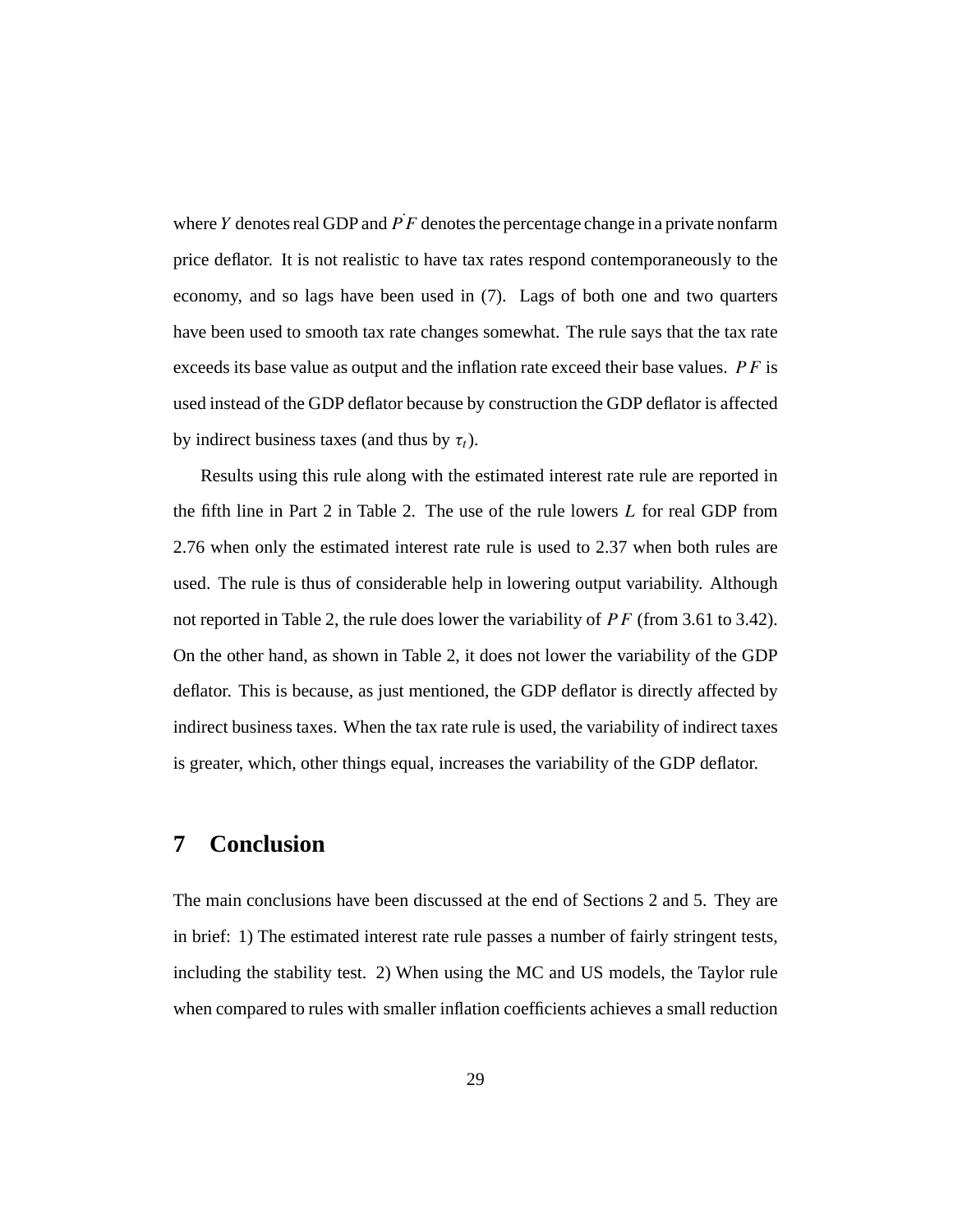in inflation variability at a cost of a large increase in interest rate variability. Also, interest rate rules with small inflation coefficients are not destabilizing. 3) The optimal control procedure is not much of an improvement over the estimated rule.

Finally, it is interesting to note that even when both the estimated interest rate rule and the tax rate rule are used, the values of L in Table 2 are nowhere close to zero. Monetary policy even with the help of a fiscal policy rule cannot come close to eliminating the effects of typical historical shocks. In this sense Fed power is quite limited.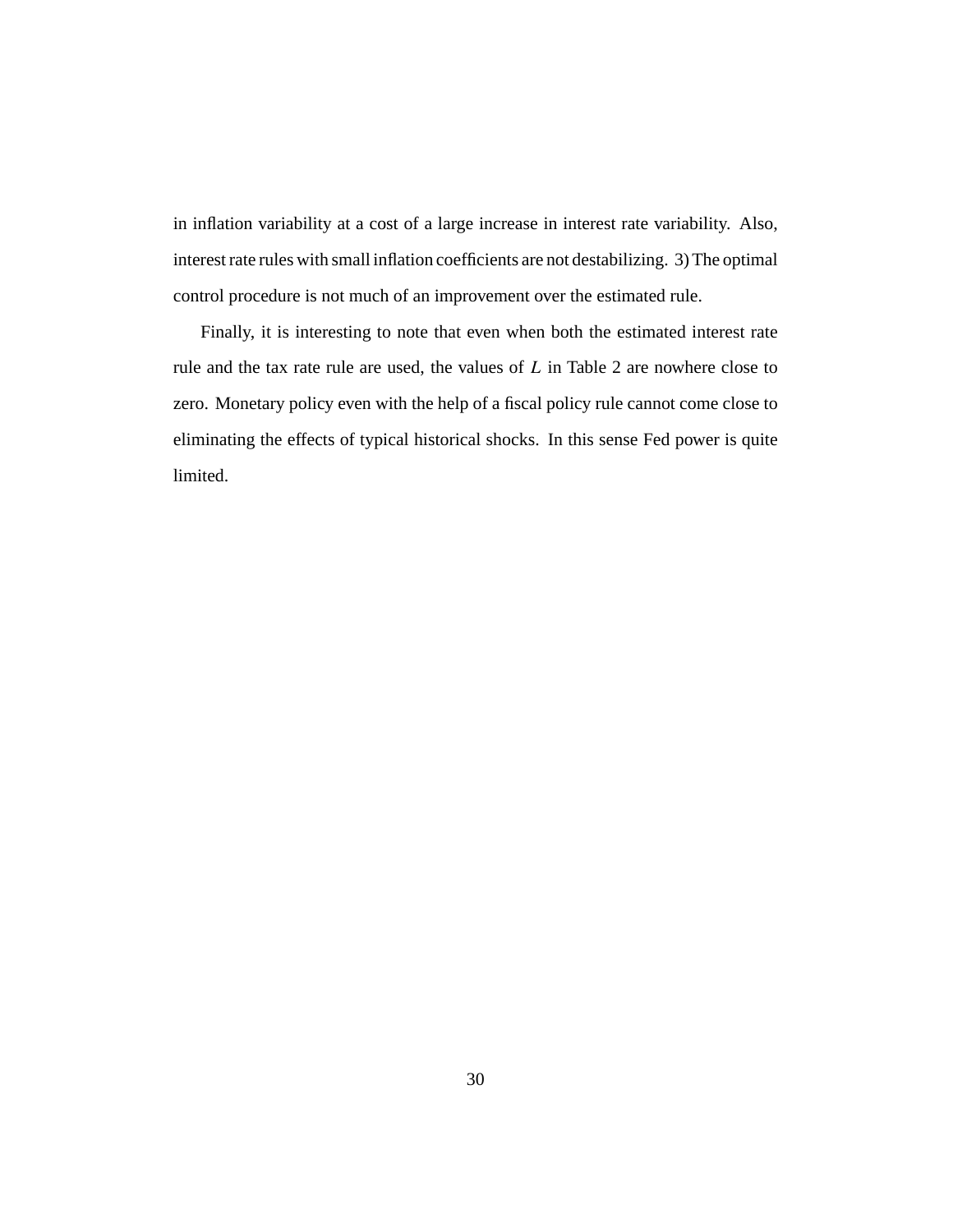### **Appendix**

# **The MC and US Models**

#### **The MC Model**

The MC model in Fair (1994) is used for the results in this paper. An updated version of this model has been used for the present work, and this version is presented on the website mentioned in the introductory footnote. There are 38 countries in the MC model for which stochastic equations are estimated.<sup>19</sup> There are 31 stochastic equations for the United States and up to 15 each for the other countries. The total number of stochastic equations is 363, and the total number of estimated coefficients is 1650. In addition, there are 1050 estimated trade share equations. The total number of endogenous and exogenous variables, not counting the trade shares, is about 4500. Trade share data were collected for 59 countries, and so the trade share matrix is  $59 \times 59^{20}$ 

The estimation periods begin in 1954 for the United States and as soon after 1960 as data permit for the other countries. They end between 1996 and 1999. The estimation technique is two stage least squares except when there are too few observations to make the technique practical, where ordinary least squares is used. The estimation

<sup>&</sup>lt;sup>19</sup>The 38 countries are the United States, Canada, Japan, Austria, France, Germany, Italy, the Netherlands, Switzerland, the United Kingdom, Finland, Australia, South Africa, Korea, Belgium, Denmark, Norway, Sweden, Greece, Ireland, Portugal, Spain, New Zealand, Saudi Arabia, Venezuela, Colombia, Jordan, Syria, India, Malaysia, Pakistan, the Philippines, Thailand, China, Argentina, Chile, Mexico, and Peru.

 $20$ The 21 other countries that fill out the trade share matrix are Brazil, Turkey, Poland, Russia, Ukraine, Egypt, Israel, Kenya, Bangladesh, Hong Kong, Singapore, Vietnam, Nigeria, Algeria, Indonesia, Iran, Iraq, Kuwait, Libya, the United Arab Emirates, and an all other category.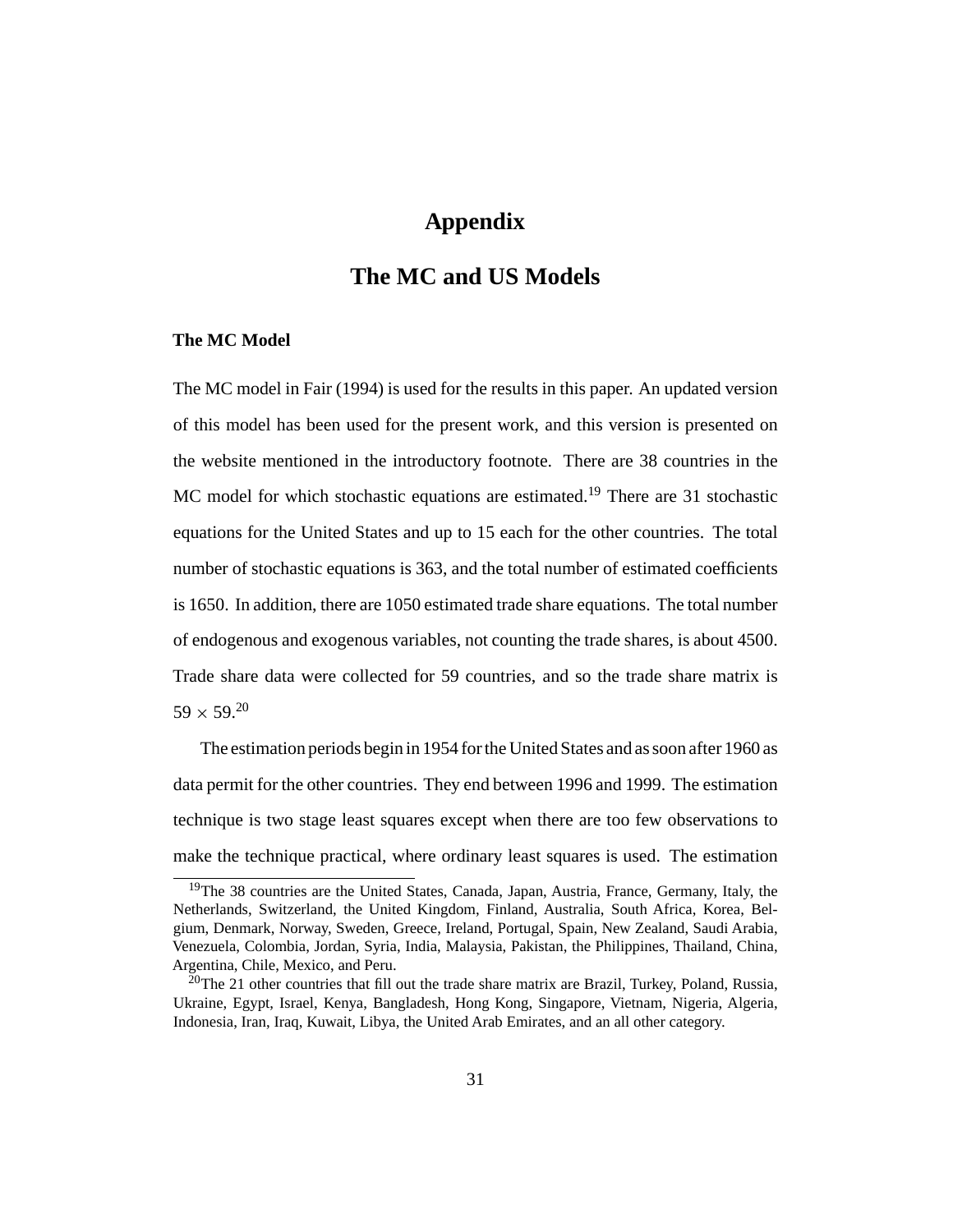accounts for possible serial correlation of the error terms. The variables used for the first stage regressors for a country are the main predetermined variables in the model for the country. A list of these variables is available from the website.<sup>21</sup>

There is a mixture of quarterly and annual data in the MC model. Quarterly equations are estimated for 14 countries (the first 14 in footnote 19), and annual equations are estimated for the remaining 24. However, all the trade share equations are quarterly. There are quarterly data on all the variables that feed into the trade share equations, namely the exchange rate, the local currency price of exports, and the total value of imports per country. When the model is solved, the predicted annual values of these variables for the annual countries are converted to predicted quarterly values using a simple distribution assumption. The quarterly predicted values from the trade share equations are converted to annual values by summation or averaging when this is needed.

Since the MC model is discussed in detail in Fair (1994) and on the website, it will not be discussed in detail here. The key properties of the model that are relevant for present purposes are the effects of interest rates on the economy, and these properties will now be outlined.

The main U.S. short term interest rate in the model is the three month Treasury bill rate, which the Fed is assumed to control. This rate is denoted  $r$  in the text, but RS in the model, and the RS notation will be used in this appendix. A change in RS affects the U.S. economy in the following ways:

 $21$ Some of the equations in the model are changed beginning in 1999 to incorporate the EMU. Beginning in 1999, the exchange rate equations of the individual EMU countries are replaced with one exchange rate equation, and the individual interest rate rules are replaced with one rule.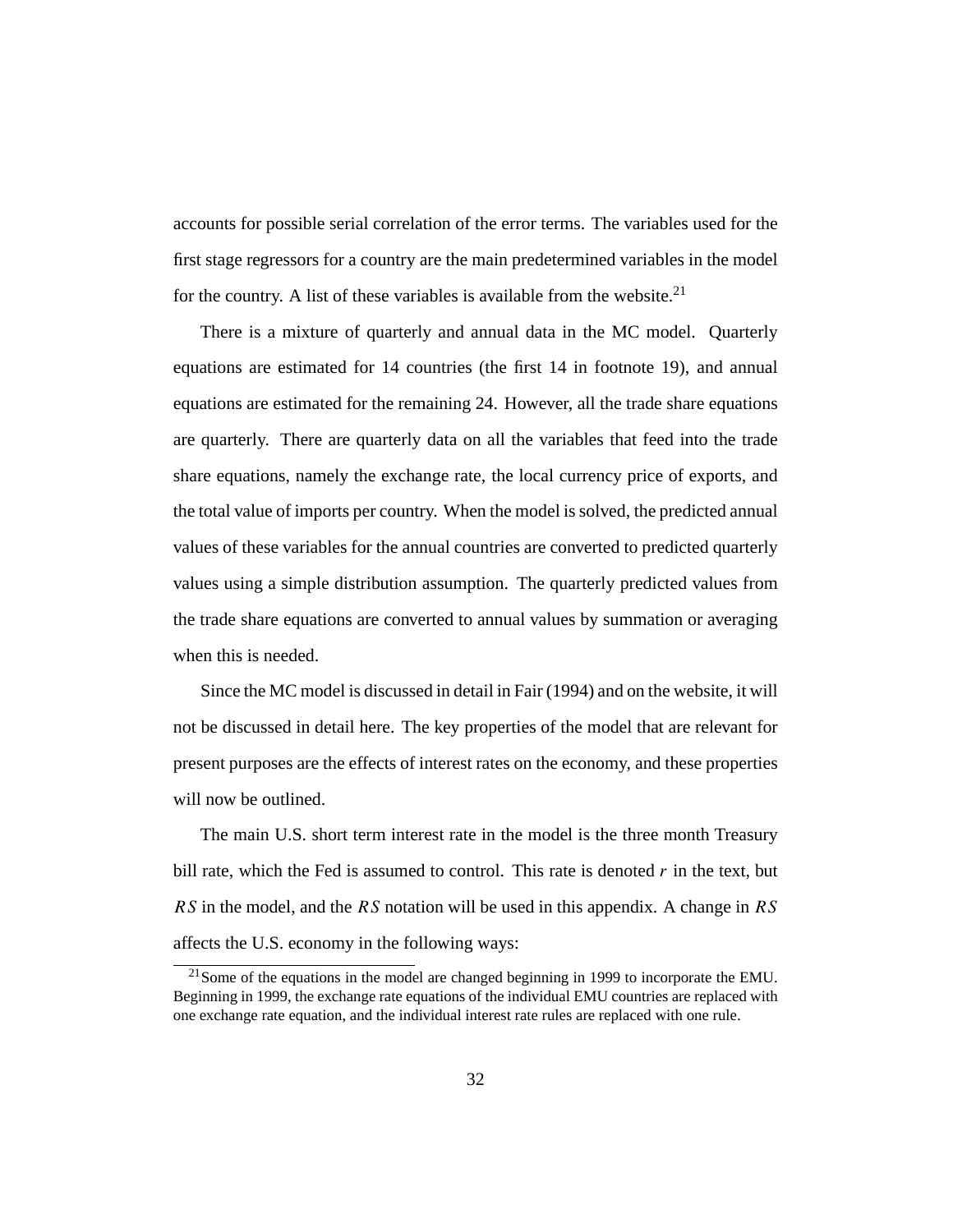- 1. Long term interest rates depend on current and lagged values of RS.
- 2. Interest rates appear as explanatory variables in the consumption, import, and housing investment equations, all with negative coefficient estimates.
- 3. Interest rates have a negative effect on stock prices in the stock price equation, and stock prices appear in the consumption and housing investment equations through a wealth variable, which has a positive effect on consumption and housing investment.
- 4. Interest payments of firms and the government—and thus interest income of households—change when interest rates change, and household interest income appears in the consumption, import, and housing investment equations through a disposable income variable, which has a positive effect in these equations.
- 5. A change in RS leads to a change in the value of the dollar vis-a-vis the other major currencies through exchange rate equations—an increase in  $RS$  leads to an appreciation of the dollar and a decrease leads to a depreciation. A change in the value of the dollar leads to a change in U.S. import prices, which then results in a change U.S. domestic prices through an import price variable in the domestic price equation. The change in the value of the dollar also leads to a change in the demand for U.S. exports through the trade share equations, and it leads to a change in U.S. import demand through an import price variable in the U.S. import equation.
- 6. RS appears as an explanatory variable in some of the other countries' interest rate rules, and so foreign interest rates in part follow U.S. rates.

The net effects of, say, a decrease in RS on U.S. output and the price level are positive. Output increases because there is an increase in the demand for U.S. domestically produced goods, and the price level increases because of the increase in demand and the depreciation of the dollar. $^{22}$ 

 $22$ The dynamics of the estimated U.S. price equation in the model are discussed in Fair (2000). An initial increase in the price level caused by changes in the explanatory variables or by positive shocks leads to further increases in the price level in the future and thus to inflation. The inflation generated from these changes eventually dies out.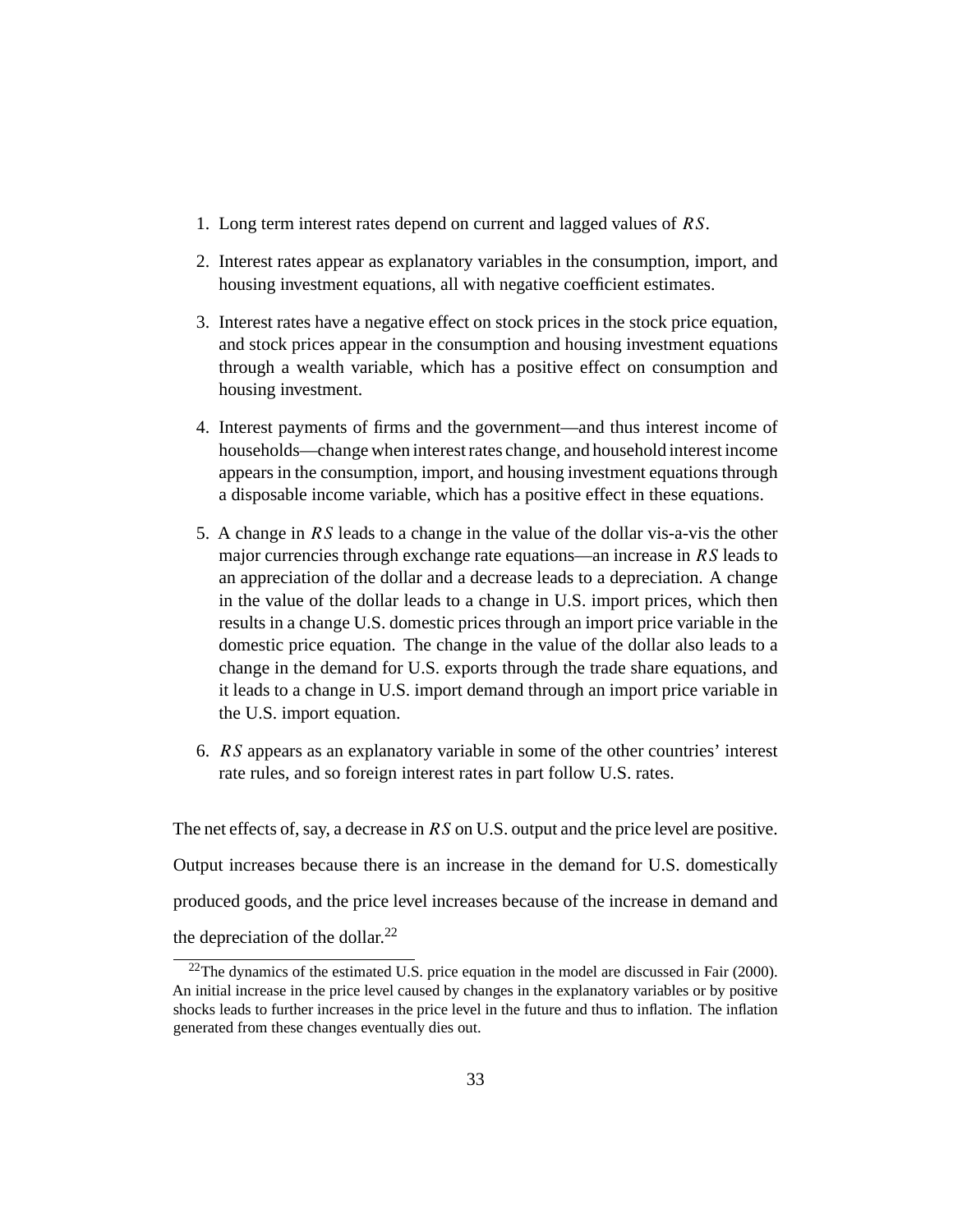The interest income effect listed in point 4 above is now fairly large because of the large stock of federal government debt that was accumulated in the 1980s and early 1990s. U.S. households own much of this debt, much of which is short term, and so there is a large change in their interest income when interest rates change. This positive income effect offsets some of the negative intertemporal substitution effect, and so the net effect of an interest rate change on output is considerably smaller than would be the case without the income effect. It is not easy empirically to link interest rate changes to interest income changes in the national income accounts, and it may be that the model has overestimated the income effect. Consequently, an alternative version of the model has been used for some of the experiments, which treats interest income as exogenous. In this version there is no interest income effect on households.

#### **The US Model**

The optimal control procedure and the use of rational expectations are too costly in terms of computer time to be able to be used in the MC model. For this work a stand alone model of the United States has been used. This US model is exactly the same as the model for the United States in the MC model except for the treatment of U.S. exports  $(EX)$  and the U.S. price of imports  $(PIM)$ . These two variables change when RS changes—primarily because the value of the dollar changes—and the effects of RS on EX and  $PIM$  were approximated in the following way.

An experiment was run using the MC model in which the RS rule was dropped and RS was decreased by one percentage point from its base value in 1999:1. The values of RS from 1999:2 on were kept unchanged from the base values. (The base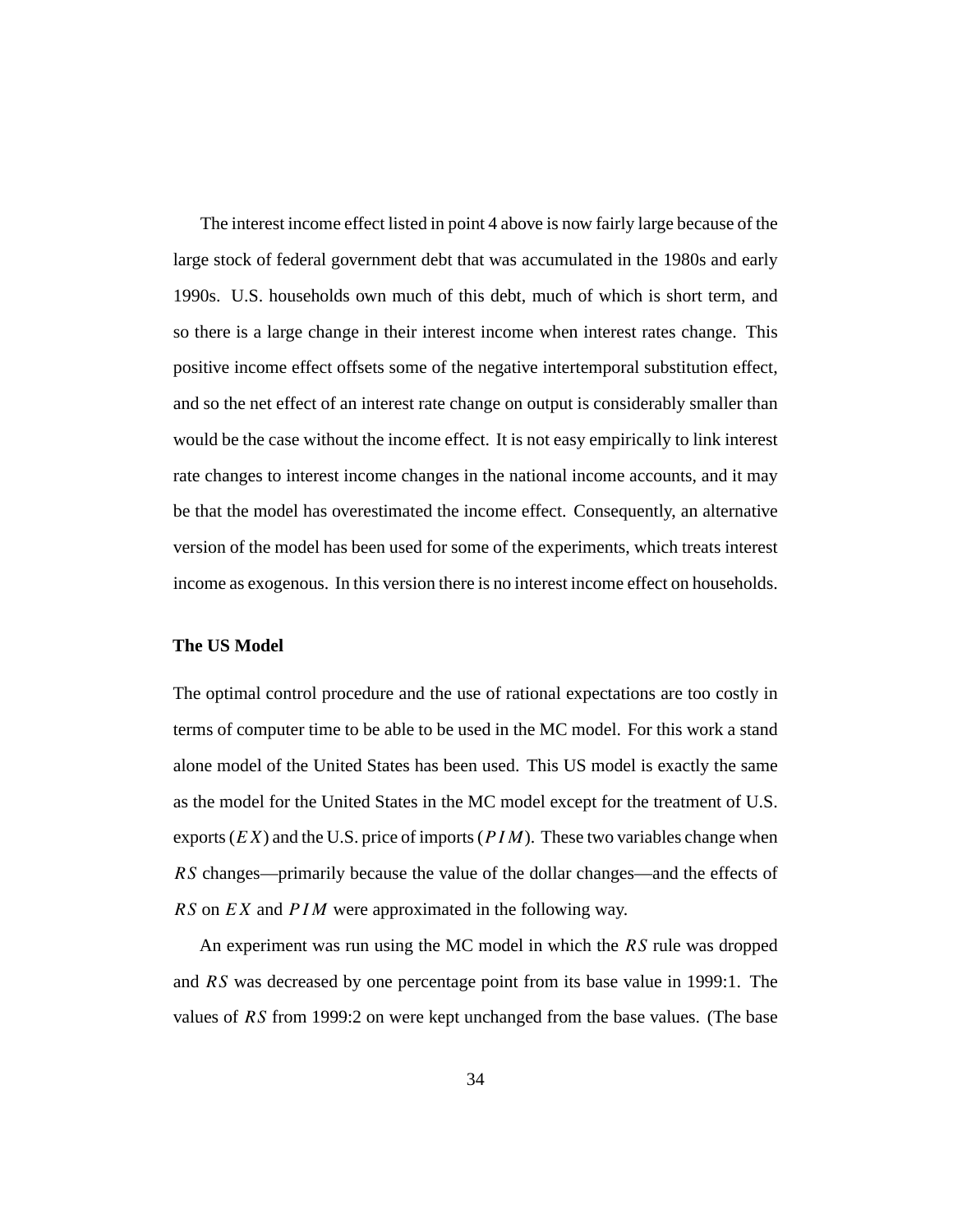values are values from a forecast that was made using the MC model.) No other changes were made to the MC model, which means, for example, that all the other countries' interest rate rules were retained. The MC model was solved for the RS change for the 1999:1-2001:4 period, and the percentage deviations in EX and PIM from their base values were recorded for each quarter. Let  $\beta_i$  denote the percentage deviation in EX in quarter i, and let  $\gamma_i$  denote the percentage deviation in PIM in quarter *i. i* is 1 for 1999:1, 2 for 1999:2, and so on.

The approximating equation used for  $EX$  is:

$$
EX/EX^* = 1.0 + \beta_1 (RS - RS^*) + \beta_2 (RS_{-1} - RS_{-1}^*) + ... + \beta_{12} (RS_{-11} - RS_{-11}^*)
$$
(8)

where  $EX^*$  is the base value of  $EX$  and  $RS^*$  is the base value of RS. The approximating equation for  $PIM$  is:

$$
PIM/PIM^* = 1.0 + \gamma_1(RS - RS^*) + \gamma_2(RS_{-1} - RS_{-1}^*) + ...
$$
  
+
$$
\gamma_{12}(RS_{-11} - RS_{-11}^*)
$$
 (9)

where  $PIM^*$  is the base value of  $PIM$ . If these two equations are added to the US model, then any change in RS relative to its base values will change  $EX$  and  $PIM$ relative to their base values, and the changes in  $EX$  and  $PIM$  will be approximately what would be the case in the MC model.

### **The US Model–RE Version**

If agents use the model to form expectations of future values, then expectations are said to be ''rational'' or ''model consistent.'' A method is proposed in Fair (1993) for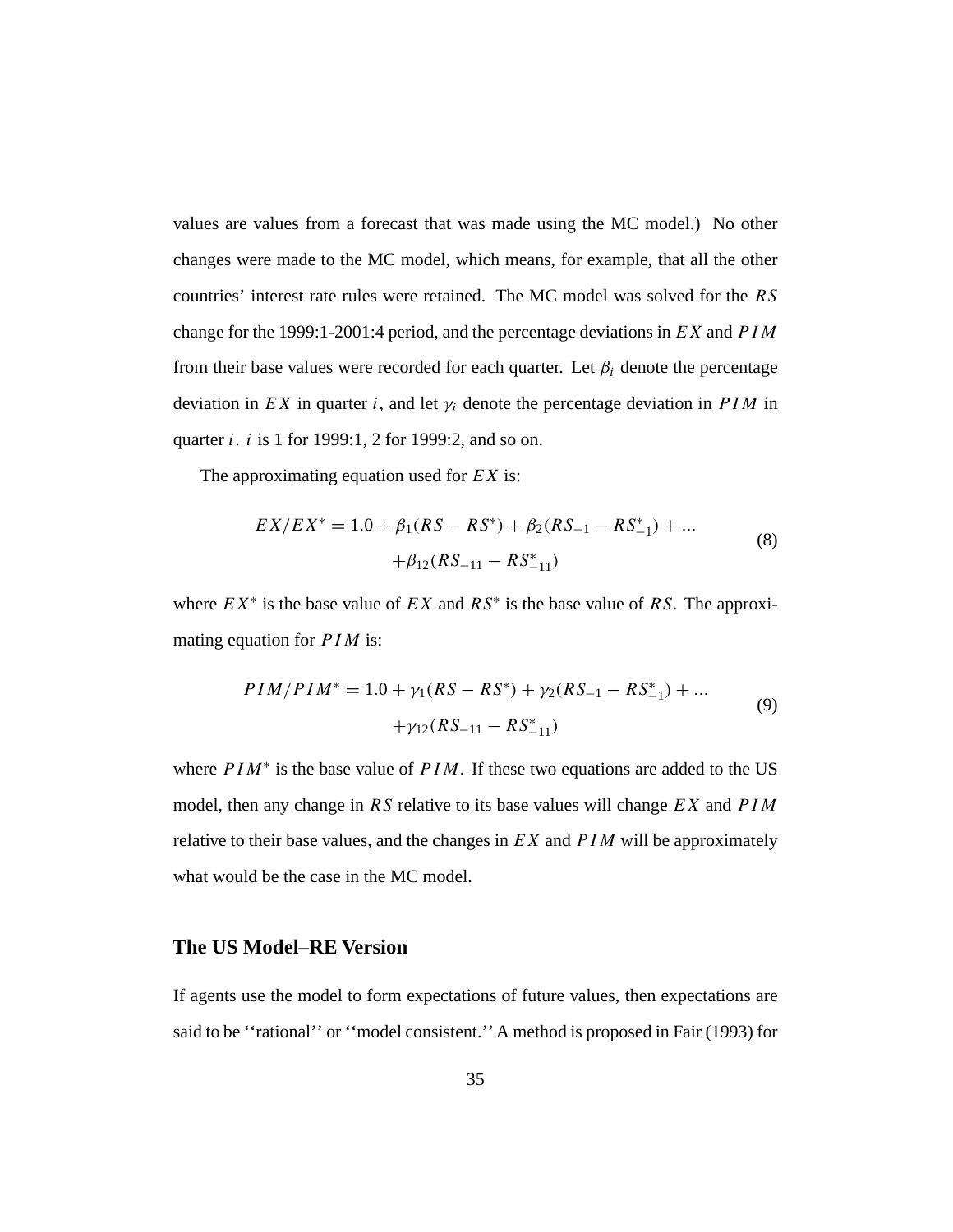testing whether expectations are rational. Consider explaining a long term interest rate as a function of expected future short term rates. If expected future short term rates are assumed to depend on current and past short term rates, then the long term rate can be regressed on current and past short term rates. This is done in the regular version of the US model. If instead expectations of future short term rates are model consistent, the explanatory variables in the long term rate equation are the model's predictions of the future short term rates. A test in this context is to add future values of the short term rate to the long term rate equation, estimate the equation by a consistent method, and test the significance of the future values. A limited information method that can be used is Hansen's (1982) method of moments, where the instruments used are the main predetermined variables in the model. $^{23}$ 

Tests of the kind just described have been performed on most of the estimated equations in the MC model.<sup>24</sup> The overall results are not generally supportive of the rational expectations hypothesis in that in most cases the future values are not significant. (This includes future short term interest rate values in long term interest rate equations.) An important exception, however, concerns the three consumption equations in the US model—explaining respectively service, nondurable, and durable consumption—where future values of income are significant.

To see how sensitive the results are to the treatment of expectations, a ''rational expectations'' (RE) version of the US model was specified. In each of the three consumption equations and in the import equation, the current value of income was

<sup>&</sup>lt;sup>23</sup>An alternative, full information, method is FIML— see Fair (1993, p. 183).

<sup>&</sup>lt;sup>24</sup>See the results in Chapters 5 and 6 in Fair (1994) and updated results on the website.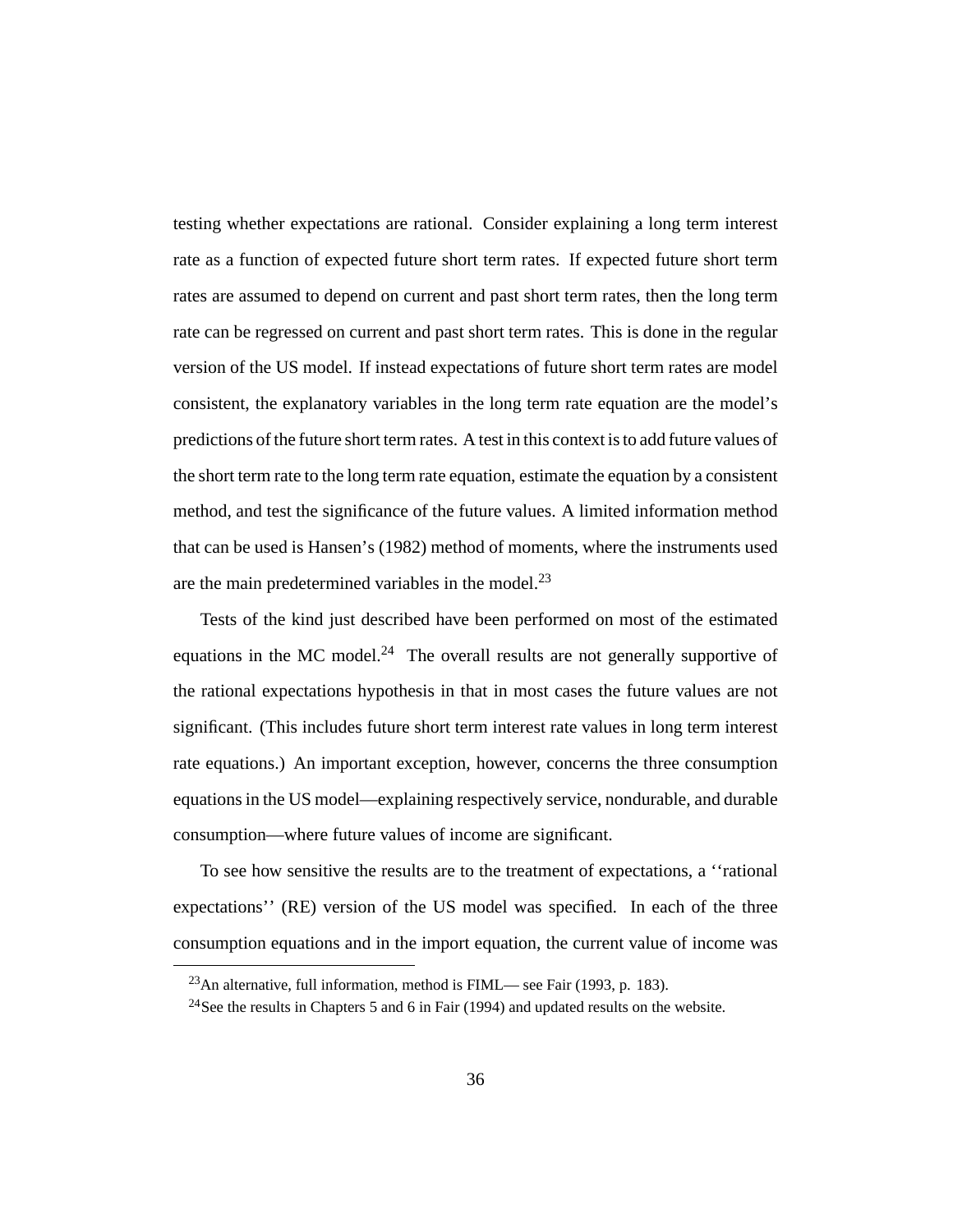replaced with the value of income led one, two, three, and four quarters. In addition (although the tests do not support this), each of the two long term interest rate equations (explaining the AAA bond rate and a mortgage rate) was replaced with an equation in which the long term rate is equal to the average of the current short term rate and the one- through seven-quarter-ahead short term rates. The coefficients that were used for these equations are discussed in Section 5. The RE version of the US model was solved using the extended path method in Fair and Taylor (1983, 1990).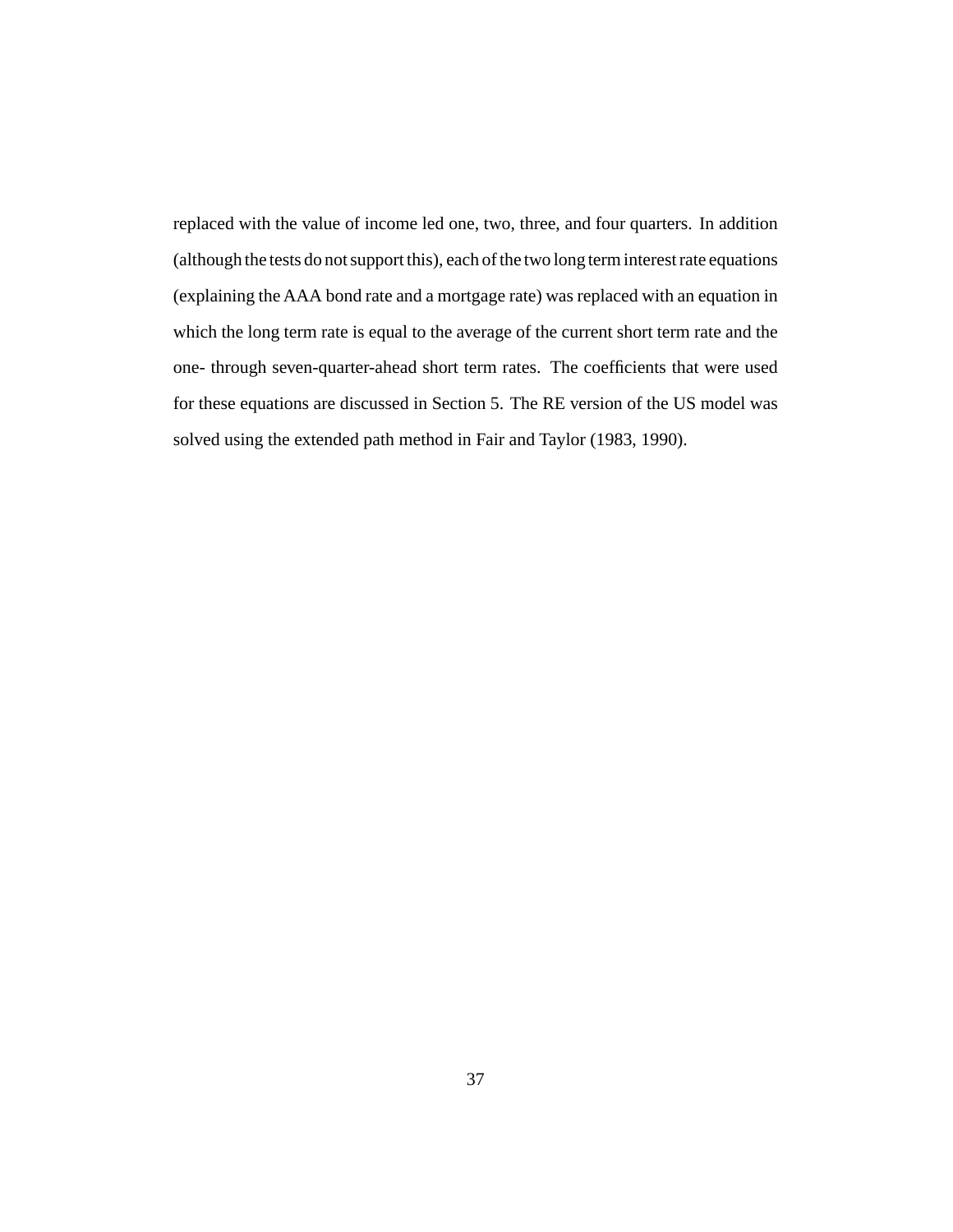### **References**

- [1] Andrews, Donald W.K., and Ray C. Fair, 1988, ''Inference in Nonlinear Econometric Models with Structural Change,'' *Review of Economic Studies*, 55, 615- 640.
- [2] Chow, G. C., 1981, *Econometric Analysis by Control Methods*, New York: John Wiley & Sons.
- [3] Christian, James W., 1968, ''A Further Analysis of the Objectives of American Monetary Policy,'' *Journal of Finance*, 23, 465-477.
- [4] Clarida, Richard, Jordi Galí, and Mark Gertler, 2000, ''Monetary Policy Rules and Macroeconomic Stability: Evidence and Some Theory,'' *The Quarterly Journal of Economics*, 115, 147-180.
- [5] Clark, Todd E., 1994, ''Nominal GDP Targeting Rules: Can They Stabilize the Economy?'' *Federal Reserve Bank of Kansas City Economic Review*, 3, 11-25.
- [6] Croushore, Dean, and Tom Stark, 1994, ''Evaluating McCallum's Rule for Monetary Policy,'' Federal Reserve Bank of Philadelphia, November.
- [7] Dewald, William G., and Harry G. Johnson, 1963, ''An Objective Analysis of the Objectives of American Monetary Policy, 1952-61,'' in *Banking and Monetary Studies*, Deane Carson, ed., Homewood, Illinois: Richard D. Irwin, 171-189.
- [8] Fair, R. C., 1974, ''On the Solution of Optimal Control Problems as Maximization Problems, *Annals of Economic and Social Measurement*, 3, 135-154.
- [9] 1978, "The Sensitivity of Fiscal Policy Effects to Assumptions about the Behavior of the Federal Reserve,'' *Econometrica*, 46, 1165-1179.
- [10] , 1984, *Specification, Estimation, and Analysis of Macroeconometric Models*, Cambridge, MA: Harvard University Press.
- [11] \_\_\_\_\_\_\_\_\_, 1993, "Testing the Rational Expectations Hypothesis in Macroeconometric Models,'' *Oxford Economic Papers*, 45, 169-190.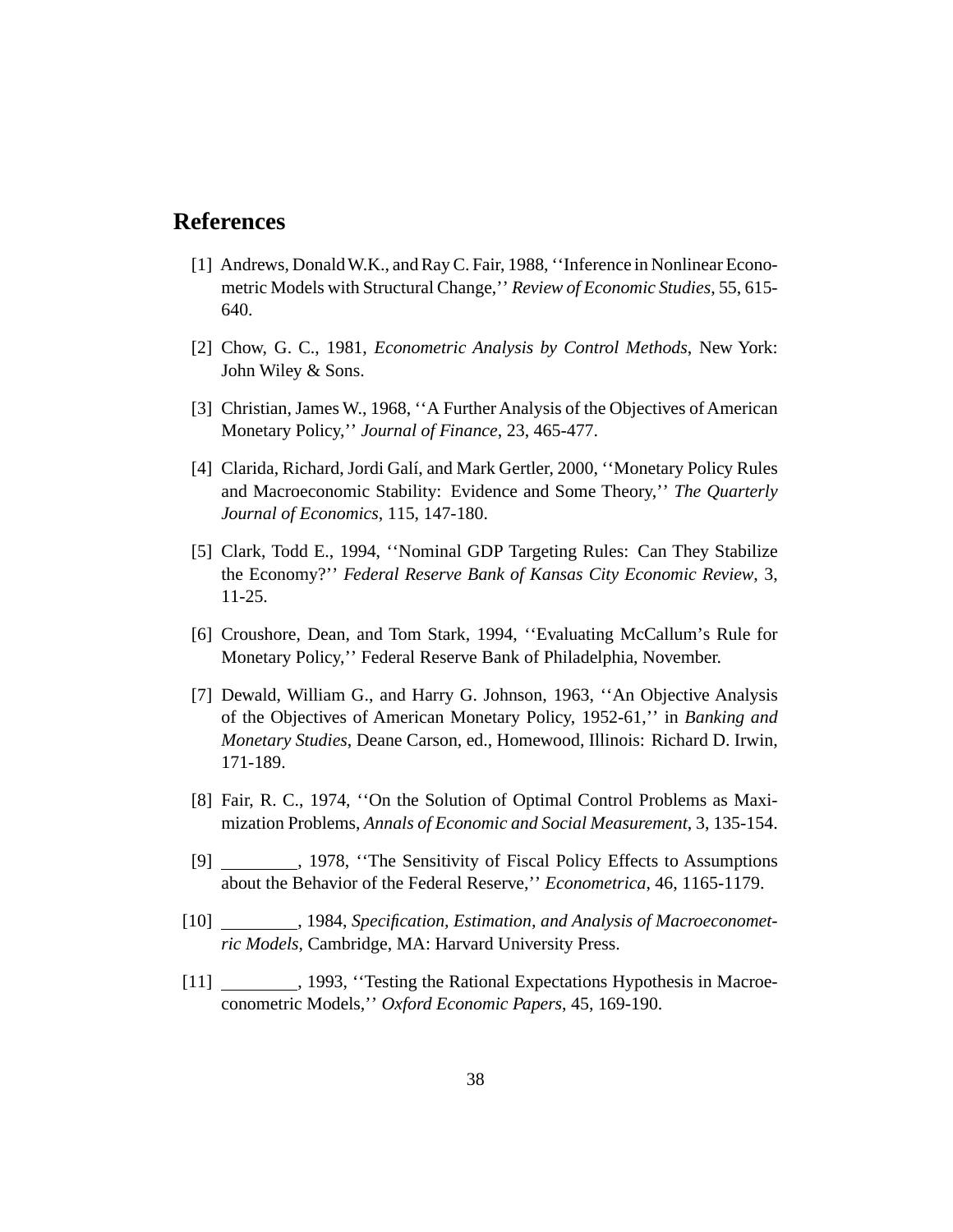- [12] , 1994, *Testing Macroeconometric Models*, Cambridge, MA: Harvard University Press.
- [13] , 1998, ''Estimated Stabilization Costs of the EMU,'' *National Institute Economic Review*, 164, April, 90-99.
- [14] , 2000, ''Testing the NAIRU Model for the United States,'' *The Review of Economics and Statistics*, February, 64-71.
- [15] , and E. Philip Howrey, 1996, ''Evaluating Alternative Monetary Policy Rules,'' *Journal of Monetary Economics*, 38, 173-193.
- [16] , and John B. Taylor, 1983, ''Solution and Maximum Likelihood Estimation of Dynamic Rational Expectations Models,'' *Econometrica*, 51, 1169-1185.
- [17] , and John B. Taylor, 1990, ''Full Information Estimation and Stochastic Simulation of Models with Rational Expectations,'' *Journal of Applied Econometrics*, 5, 381-392.
- [18] Feldstein, Martin, and James H. Stock, 1993, ''The Use of a Monetary Aggregate to Target Nominal GDP,'' NBER Working Paper No. 4304.
- [19] Hall, Robert E., and N. Gregory Mankiw, 1993, ''Nominal Income Targeting,'' NBER Working Paper No. 4439.
- [20] Hansen, Lars Peter, 1982, ''Large Sample Properties of Generalized Method of Moments Estimators,'' *Econometrica*, 50, 1029-1054.
- [21] Hendry, David F., Adrian R. Pagan, and J. Denis Sargan, 1984, ''Dynamic Specifications,'' in Z. Griliches and M.D. Intriligator, eds., *Handbook of Econometrics*, Amsterdam: North-Holland, 1023-1100.
- [22] Judd, John P., and Brian Motley, 1993, ''Using a Nominal GDP Rule to Guide Discretionary Monetary Policy,'' *Federal Reserve Bank of San Francisco Economic Review*, 3, 3-11.
- [23] Judd, John P., and Glen D. Rudebusch, 1998, "Taylor's Rule and the Fed: 1970–1997,'' *FRBSF Economic Review*, 3, 3-16.